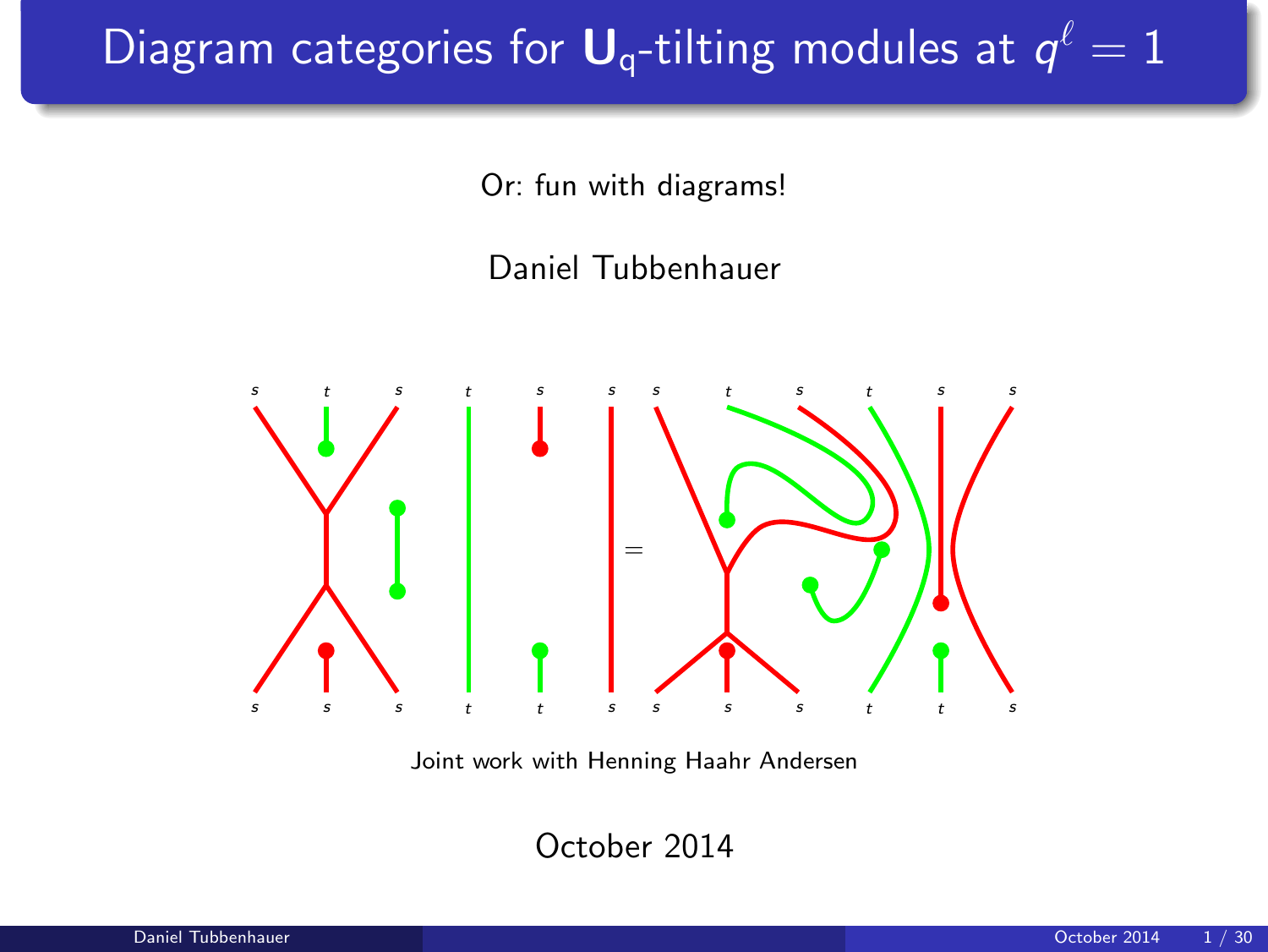#### [The why of diagram categories](#page-2-0)

- **•** [String calculus](#page-2-0)
- **•** [Biadjoint functors](#page-5-0)

#### 2 [Categorification of Hecke algebras](#page-9-0)

- [Hecke algebras and Soergel bimodules](#page-9-0)
- [Soergel's categorification](#page-13-0)

#### <sup>3</sup> [Let us use diagrams!](#page-16-0)

- $\bullet$  The  $F_i$  [are selfadjoint functors](#page-16-0)
- [Diagrammatic categorification](#page-21-0)

#### (4) What about  $U_q$ [-modules at roots of unity?](#page-23-0)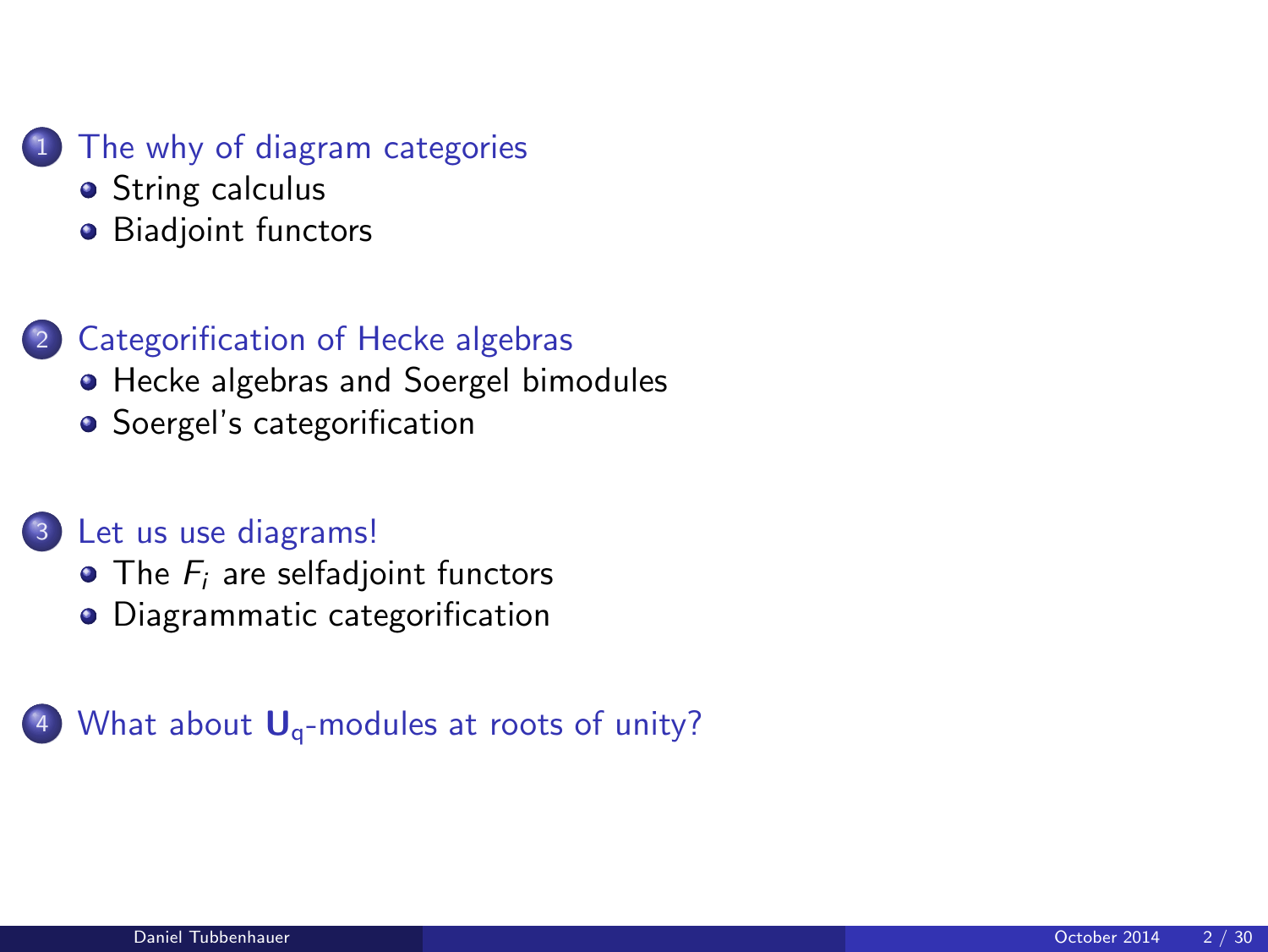# String calculus for 2-categories - Part 1

Question: Can we interpret  $\mathsf{Cat}^2$  using diagrams? Let us start with  $\mathsf{Cat}^1$ :

Instead of

$$
C \xrightarrow{F_1} D
$$

use the Poincaré dual

<span id="page-2-0"></span>
$$
\mathcal{D} \vdash \mathcal{C}
$$

Composition

$$
\mathcal{D} \xrightarrow{F_2} \mathcal{E} \circ \mathcal{C} \xrightarrow{F_1} \mathcal{D} = \mathcal{C} \xrightarrow{F_2 \circ F_1} \mathcal{E}
$$

becomes

$$
\mathcal{E} \xrightarrow{F_2} \mathcal{D} \xrightarrow{D} \mathcal{F}_1 \mathcal{C} = \mathcal{E} \xrightarrow{F_2} \mathcal{D} \xrightarrow{F_1} \mathcal{C}
$$

Not really spectacular...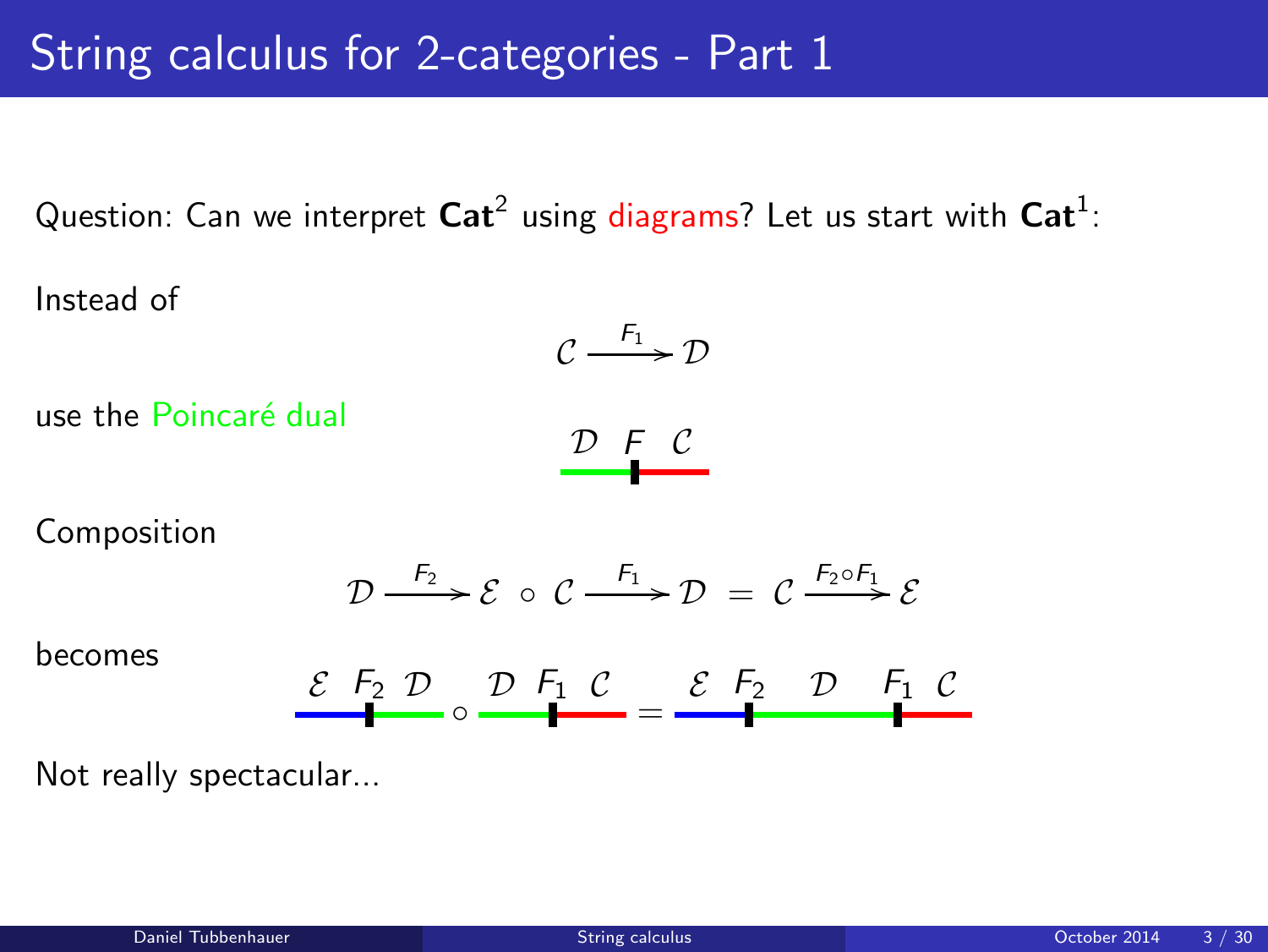# String calculus for 2-categories - Part 2

Let us go to  $\text{Cat}^2$  now:

Think of a natural transformations  $\alpha, \beta, \cdots$  as a proceeding in time:

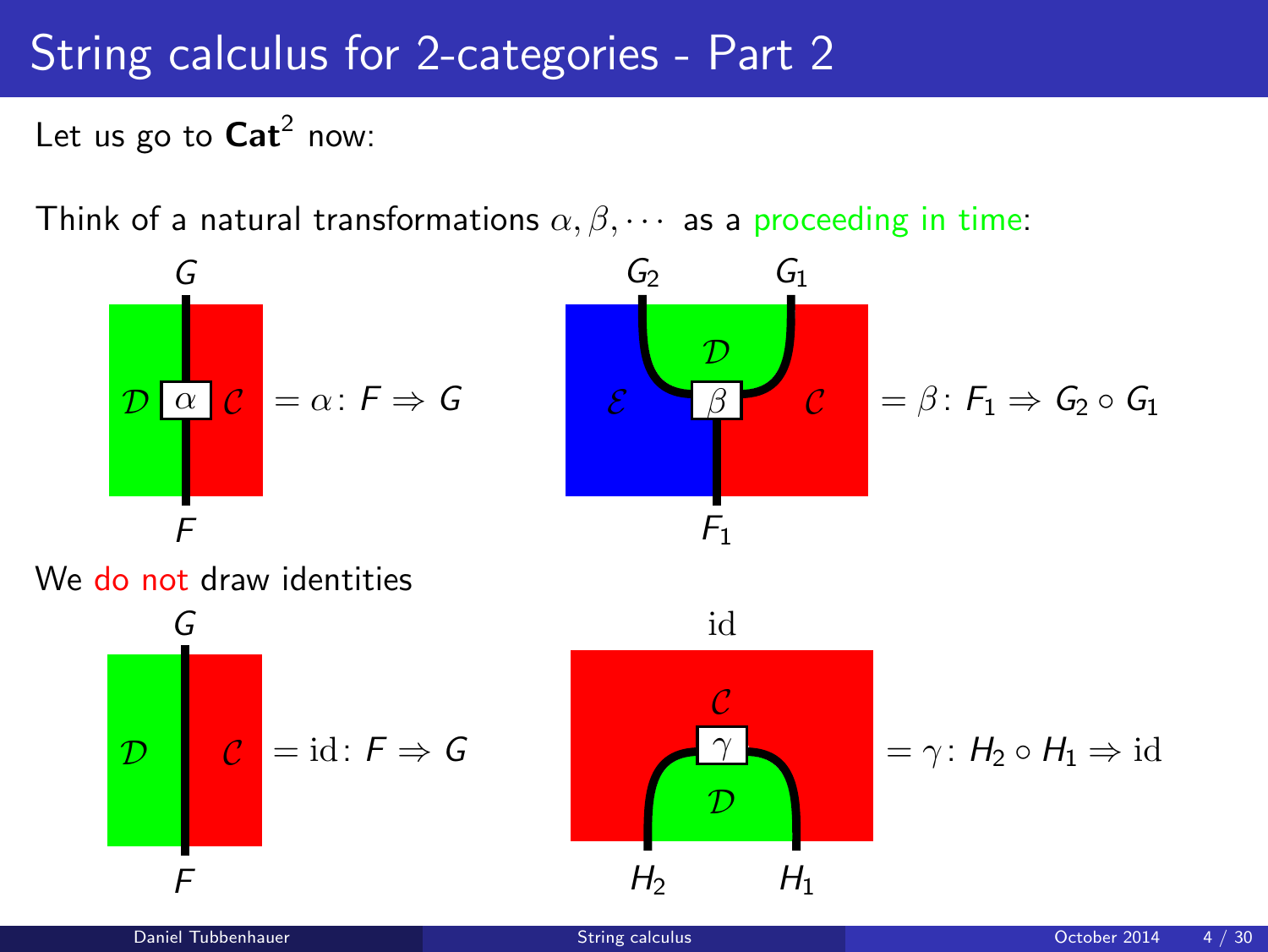# String calculus for 2-categories - Part 3

#### Compositions? Sure! Vertical:



and horizontal



That looks promising: 2-categories are like 2-dimensional spaces.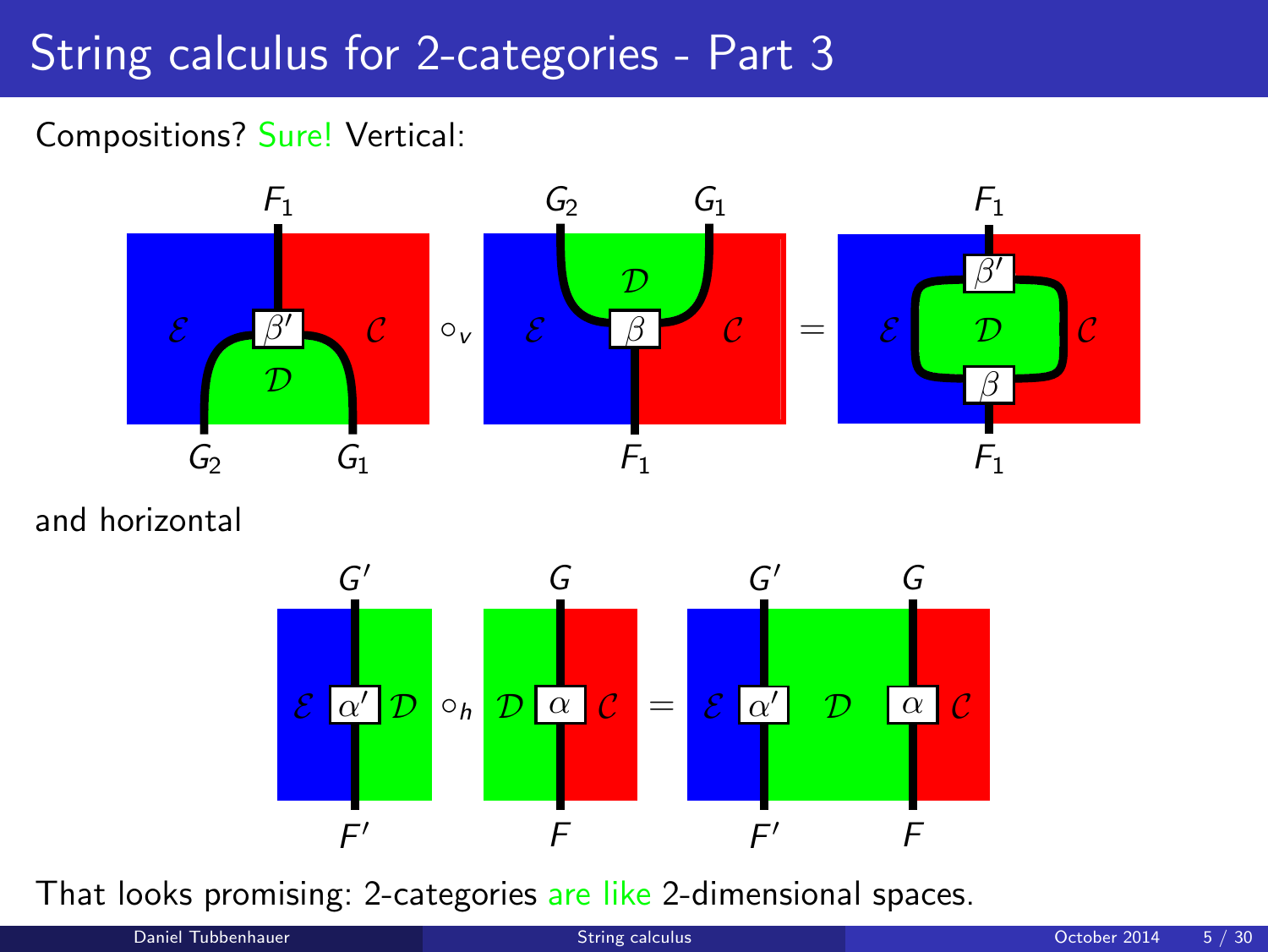### Definition(Dan Kan 1958)

Two functors  $F: \mathcal{C} \to \mathcal{D}$  and  $G: \mathcal{D} \to \mathcal{C}$  are adjoint iff there exist natural transformations called unit  $\iota: id_{\mathcal{C}} \Rightarrow GF$  and counit  $\varepsilon: FG \Rightarrow id_{\mathcal{D}}$  such that

<span id="page-5-0"></span>
$$
F \xrightarrow{\operatorname{id}_{F} \circ \iota} FGF \xrightarrow{\varepsilon \circ \operatorname{id}_{F}} F \quad \text{and} \quad G \xrightarrow{\iota \circ \operatorname{id}_{G}} GFG \xrightarrow{\operatorname{id}_{G} \circ \varepsilon} G
$$

commute. Here  $F$  is the left adjoint of  $G$ .

#### Example

forget:  $\mathbb{O}\text{-}\mathbf{Vect} \to \mathbf{Set}$  has a left adjoint free:  $\mathbf{Set} \to \mathbb{O}\text{-}\mathbf{Vect}$ .

In words: If you have lost your key, then the only guaranteed solution is to search everywhere.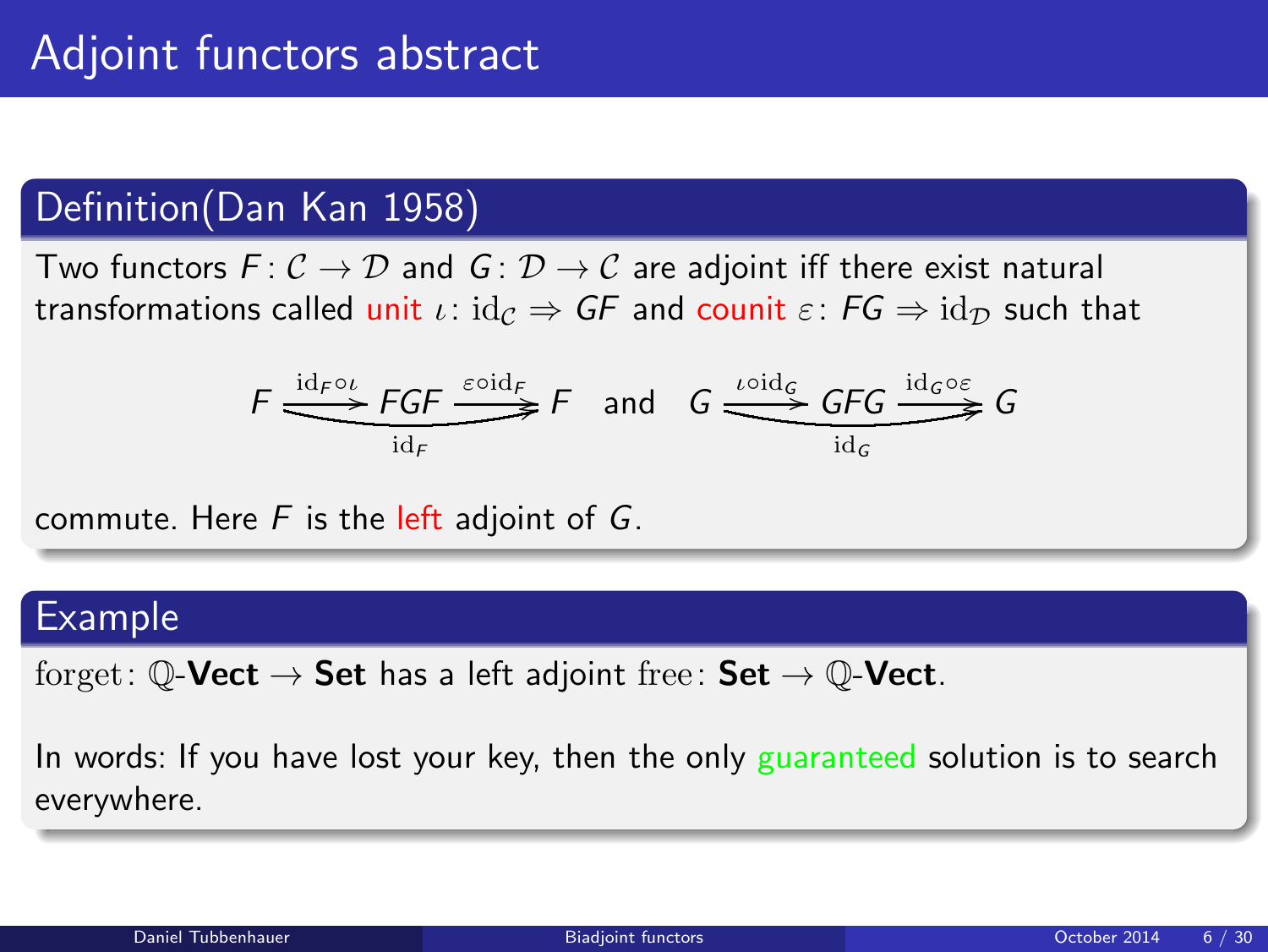# Adjoint functors such that I understand

Let us draw sting pictures!



Adjointness is just straightening of the strings

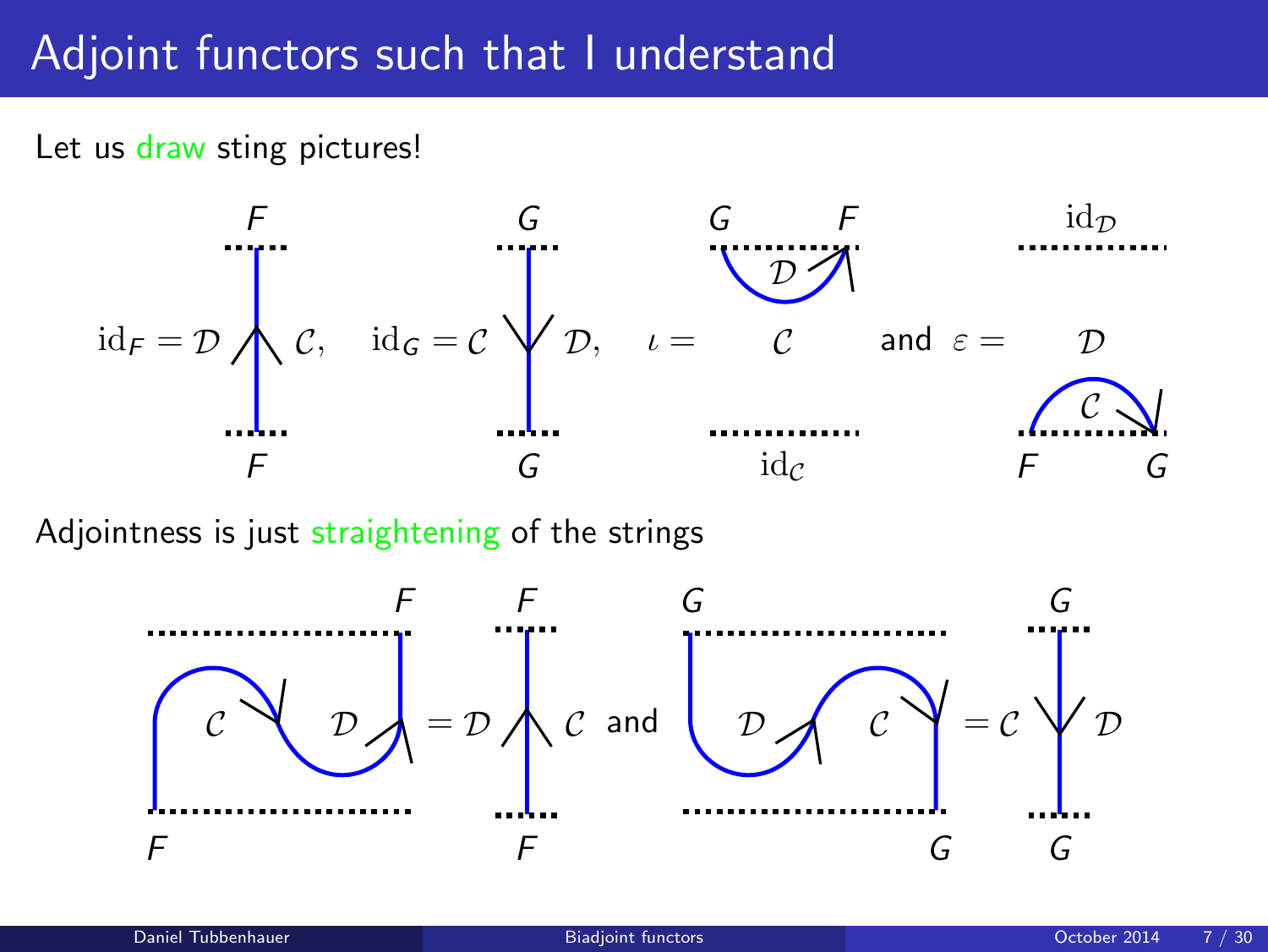# $B$ iadjoint functors  $=$  Isotopies

If  $F$  is also the right adjoint of  $G$ , then the picture gets topological. Biadjointness is just straightening of the strings! First left



then right

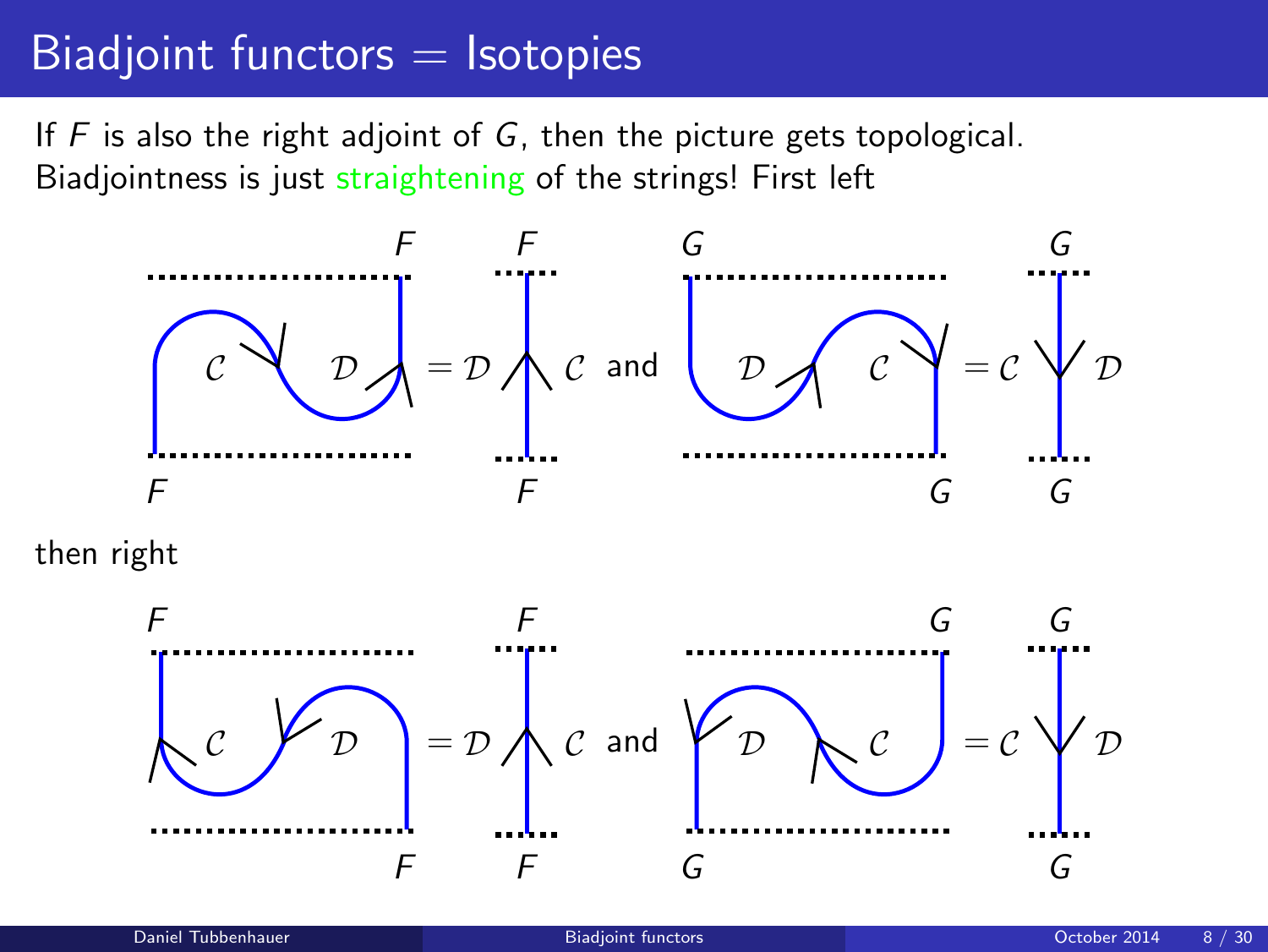# Biadjoint functors in "nature" (do not ask me for details...)

- Categories of modules over finite dimensional symmetric algebras and their derived counterparts have plenty of built-in biadjoint functors (tensoring with certain bimodules).
- Prominent examples are finite groups and induction and restriction functors between them.
- Various categories arising in representation theory of Hecke algebras and category  $O$  admit lots of biadjoint functor. For example translation functors and Zuckerman functors.
- Every (extended)  $TQFT \mathfrak{F}: \mathbf{Cob}^{n+2} \to \mathbf{Vec}^2$  gives a bunch of biadjoint functors:  $(\mathfrak{F}(M), \mathfrak{F}(\tau(M)))$  for any  $n+1$  manifold M where  $\tau$  flips M.
- Prominent examples come from commutative Frobenius algebras for  $n = 2$ , Witten-Reshetikhin-Turaev TQFT's for  $n = 3$ , Donaldson-Floer for  $n = 4$ , and way more...
- **Other fancy stuff like Fukaya-Floer categories, derived categories of** constructible sheaves on flag varieties...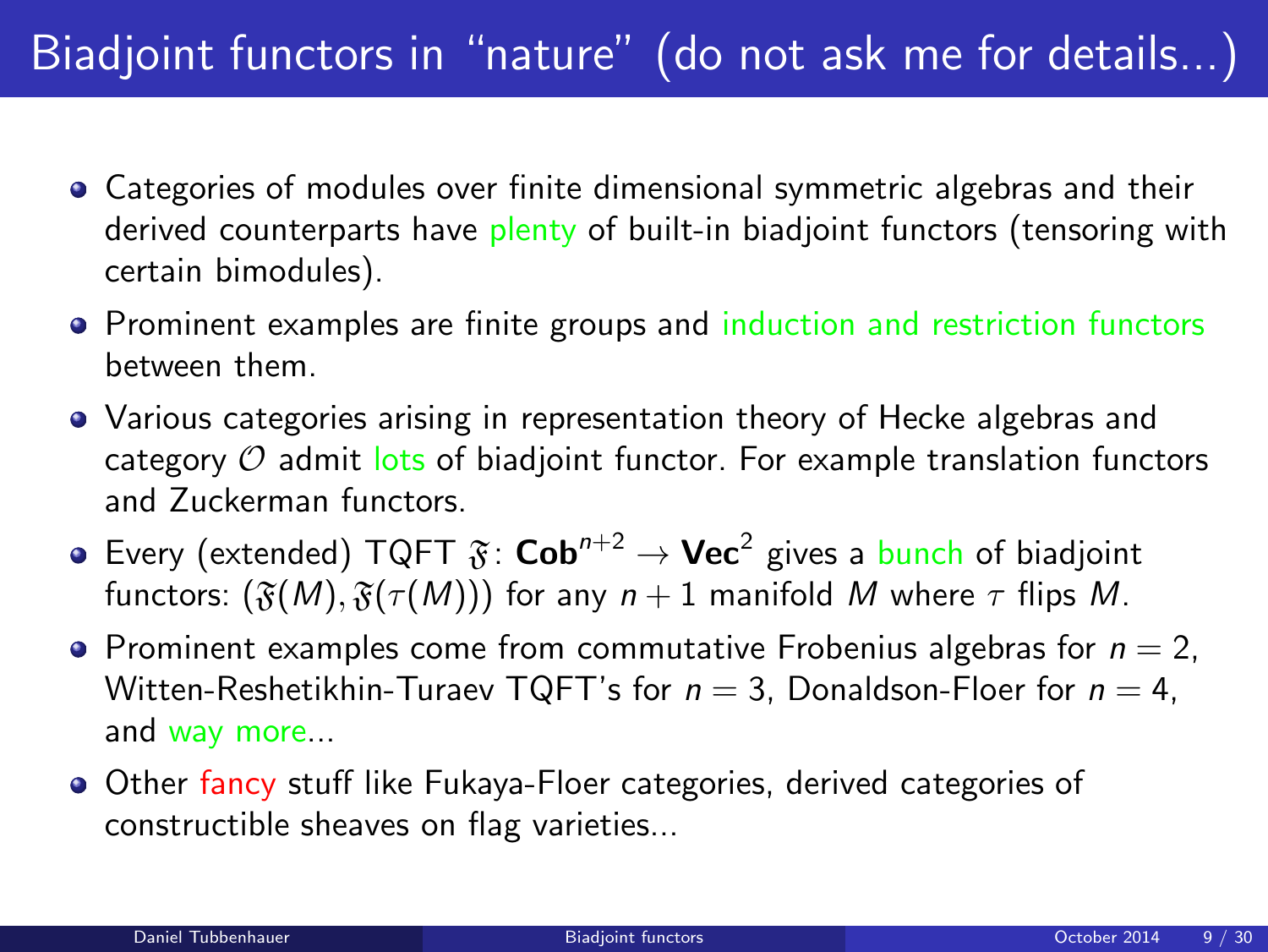Let us fix  $n = 3$ . Then the group ring of the symmetric group  $\mathbb{Q}[S_3]$  has two generators  $s_1, s_2$ . They satisfy

$$
s_1^2=1=s_2^2 \text{ and } s_1s_2s_1=s_2s_1s_2.
$$

Iwahori: The Hecke algebra  $H_3 = H[S_3]$  is a q-deformation of  $\mathbb{Q}[S_3]$ .

### Definition/Theorem(Iwahori 1965)

The Hecke algebra  $H_3$  has generators  $T_1, T_2$  and relations

<span id="page-9-0"></span>
$$
T_1^2 = (q-1)T_{1,2} + q = T_2^2
$$
 and  $T_1T_2T_1 = T_2T_1T_2$ .

The classical limit  $q \to 1$  gives  $\mathbb{O}[S_3]$ .

Nowadays Hecke algebras à la Iwahori appear "everywhere", e.g. low dimensional topology, combinatorics, representation theory of  $\mathfrak{gl}_n$  etc.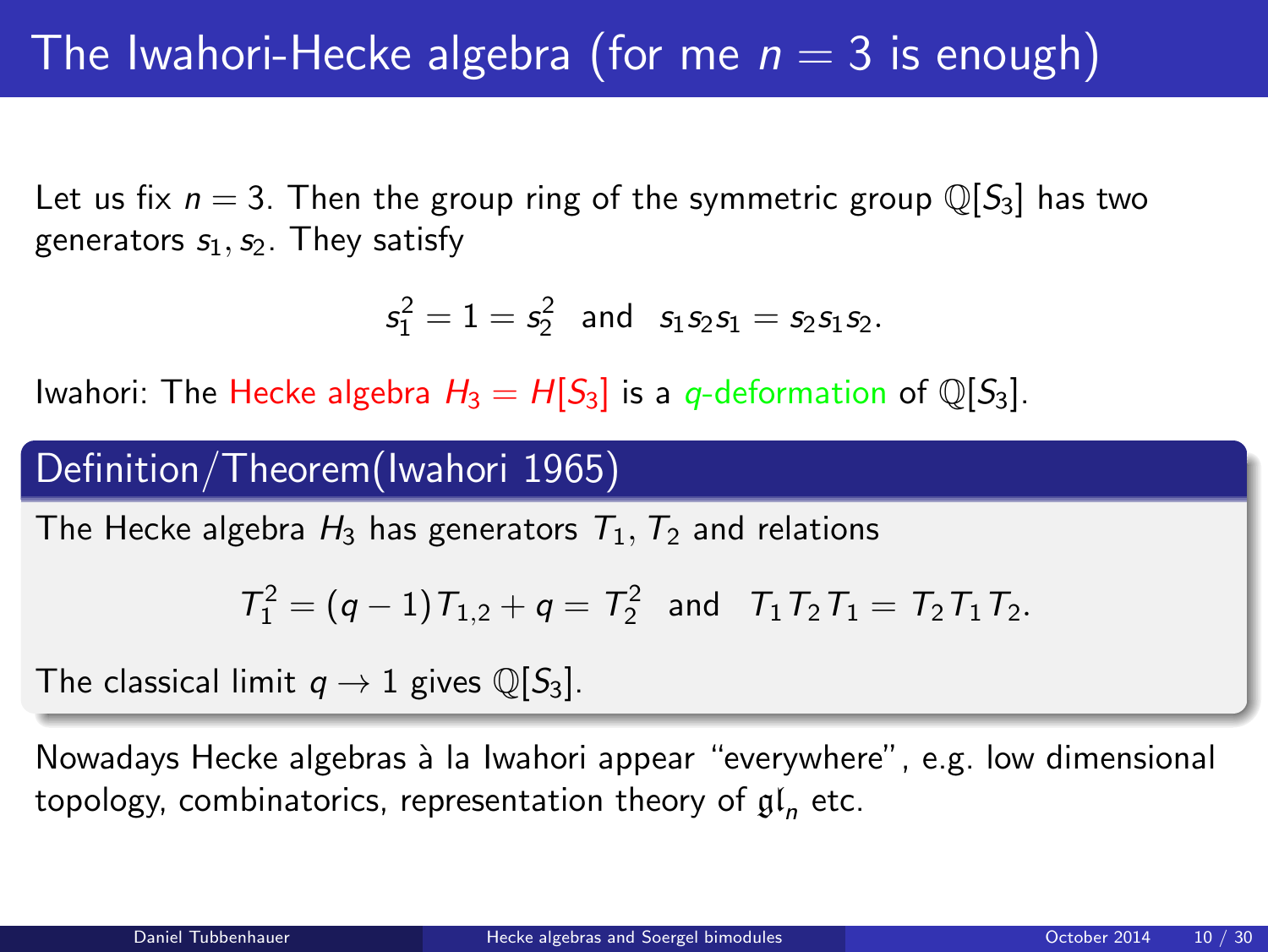Recall that primitive idempotents  $e_i \in A$  in any finite dimensional Q-algebra A give rise to  $Ae_i$  which is indecomposable.

The group algebra  $\mathbb{Q}[S_3]$  admits "idempotents":  $i_1 = 1 + s_1$  and  $i_2 = 1 + s_2$ , because they satisfy

$$
i_1^2 = 2i_{1,2} = i_2^2
$$
 and  $i_1i_2i_1 + i_2 = i_2i_1i_2 + i_1$ .

For the Hecke algebra: Set  $t=\sqrt{q}$  and define  $b_{1,2}=t^{-1}(1+T_{1,2})$  (we see the Hecke algebra over  $\mathbb{Q}[t, t^{-1}]$  now).

The  $b_1, b_2$  satisfy

$$
b_1^2 = (t + t^{-1})b_{1,2} = b_2^2
$$
 and  $b_1b_2b_1 + b_2 = b_2b_1b_2 + b_1$ .

Only positive coefficients? Suspicious...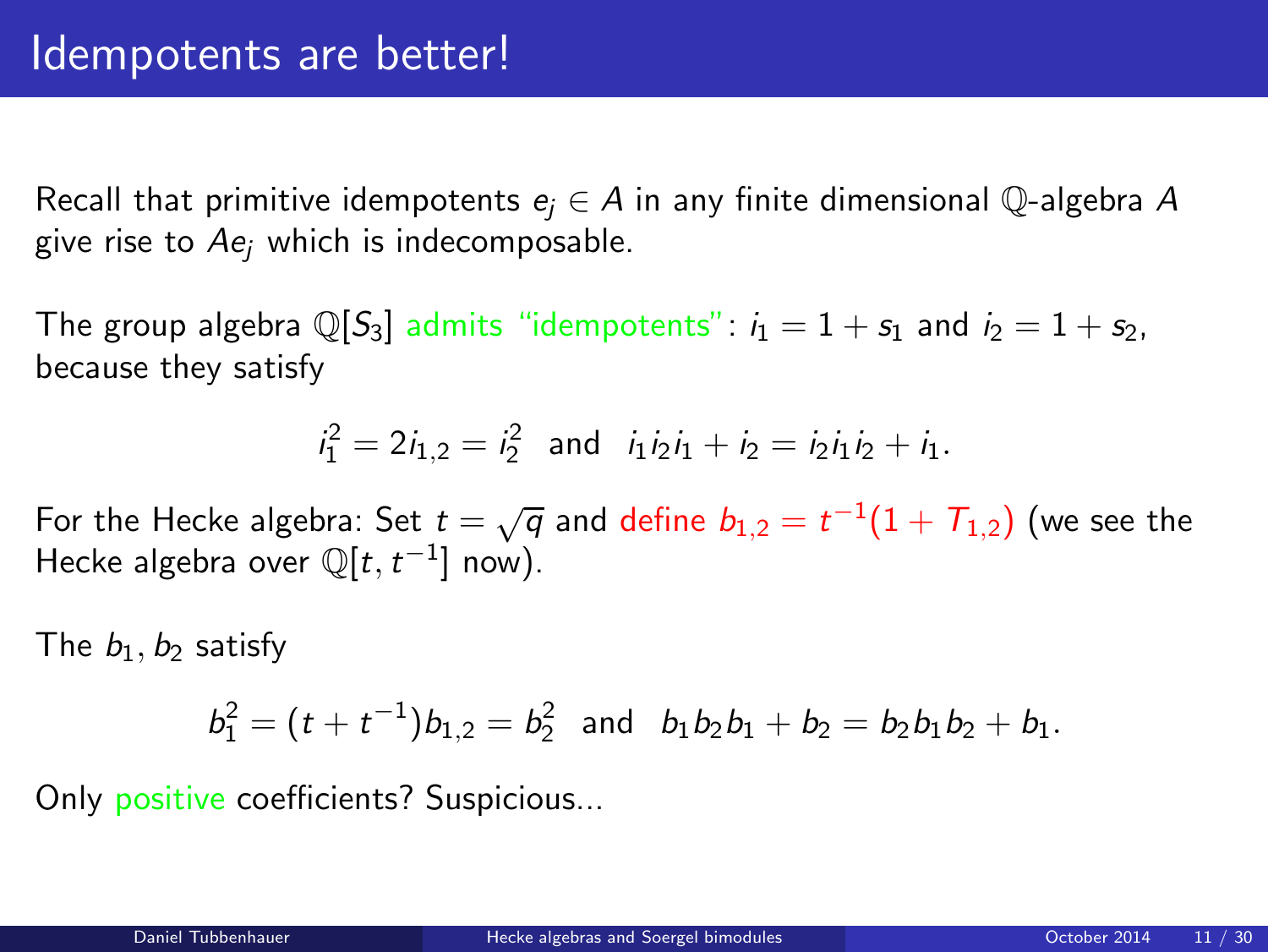## Bimodules do the job?

Take  $R = \mathbb{Q}[X_1, X_2, X_3]$  (with degree of  $X_i = 2$ ) and define the  $s_{1,2}$ -invariants as  $R^{s_1} = \{p(X_1, X_2, X_3) \in R \mid p(X_1, X_2, X_3) = p(X_2, X_1, X_3)\}\$ 

and

$$
R^{s_2} = \{p(X_1, X_2, X_3) \in R \mid p(X_1, X_2, X_3) = p(X_1, X_3, X_2)\}.
$$

For example  $X_1 + X_2 \in R^{\mathsf{s}_1}$ , but  $X_1 + X_2 \notin R^{\mathsf{s}_2}$ .

The algebra R is a (left and right)  $R^{s_{1,2}}$ -module. Thus,

$$
B_1 = R \otimes_{R^{s_1}} R\{-1\} \text{ and } B_2 = R \otimes_{R^{s_2}} R\{-1\}
$$

are  $R$ -bimodules. Write short  $B_{\underline{ij}}$  for  $B_i\otimes_R B_j.$  Funny observation  $(i=1,2)$ :

$$
\mathcal{B}_{\underline{i}\underline{i}}\cong \mathcal{B}_{\underline{i}}\{+1\}\oplus \mathcal{B}_{\underline{i}}\{-1\}\quad\text{and}\quad \mathcal{B}_{\underline{121}}\oplus \mathcal{B}_{\underline{2}}\cong \mathcal{B}_{\underline{212}}\oplus \mathcal{B}_{\underline{1}}.
$$

We have seen this before...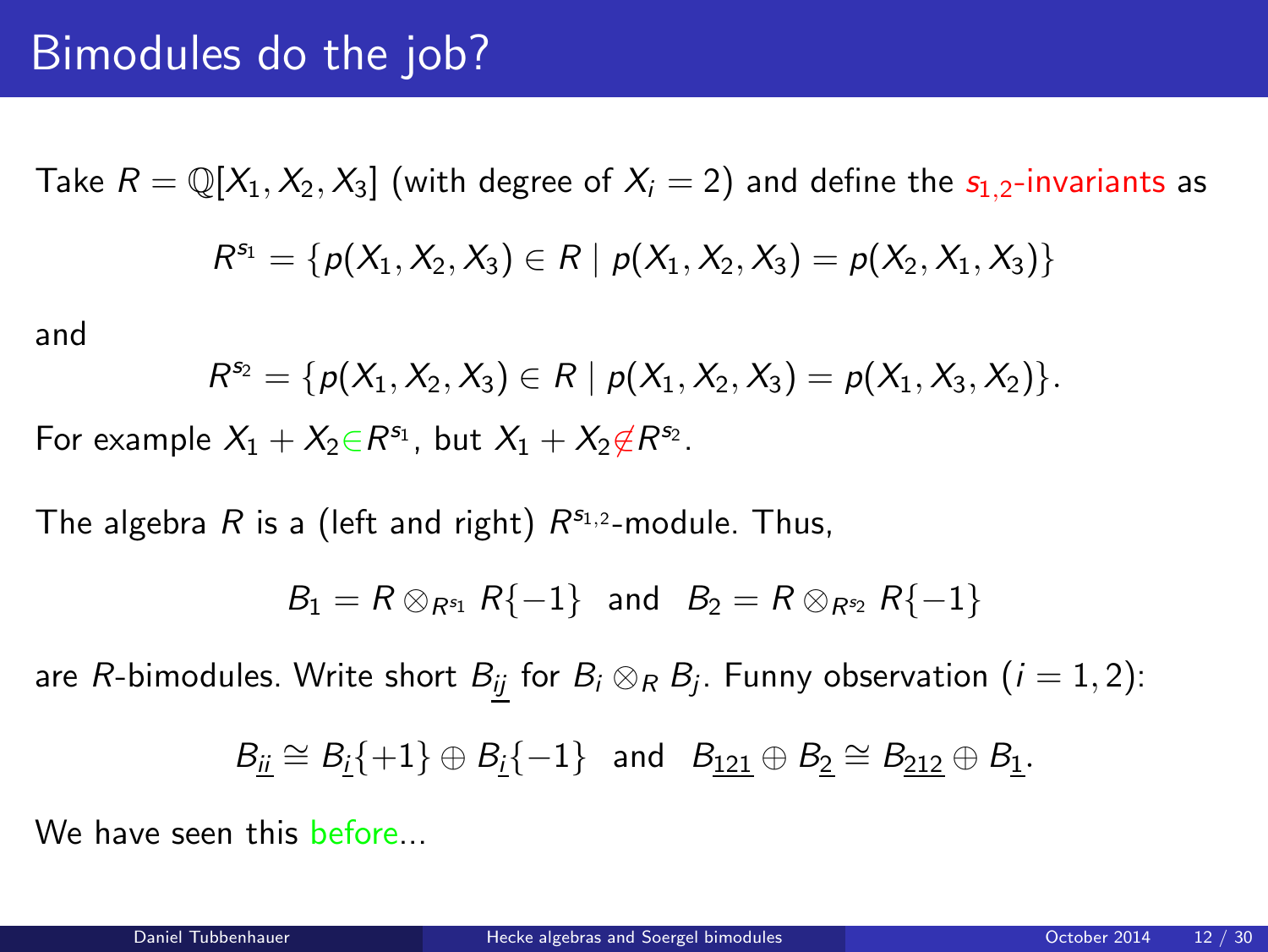# The combinatoric of  $S_3$

The bimodule world: Take tensor products  $B_{\bf i}$  of the  $B_i$ 's. The atoms of the bimodules world are the indecomposables: All M such that  $M \cong M_1 \oplus M_2$  implies  $M_{1,2} \cong 0$ .

We have  $B_0 = R$ ,  $B_1 = B_1$ ,  $B_2 = B_2$ ,  $B_{12} = B_{12}$  and  $B_{21} = B_{21}$  as atoms, but  $B_{121} \cong B_1 \oplus R \otimes_{R^{5_3}} R\{-3\}$  and  $B_{212} \cong B_2 \oplus R \otimes_{R^{5_3}} R\{-3\}$ 



and  $B_{121} = B_{212} = R \otimes_{R^{S_3}} R\{-3\}$  is indecomposable.

There are exactly as many indecomposables as elements in  $S_3$ . Suspicious...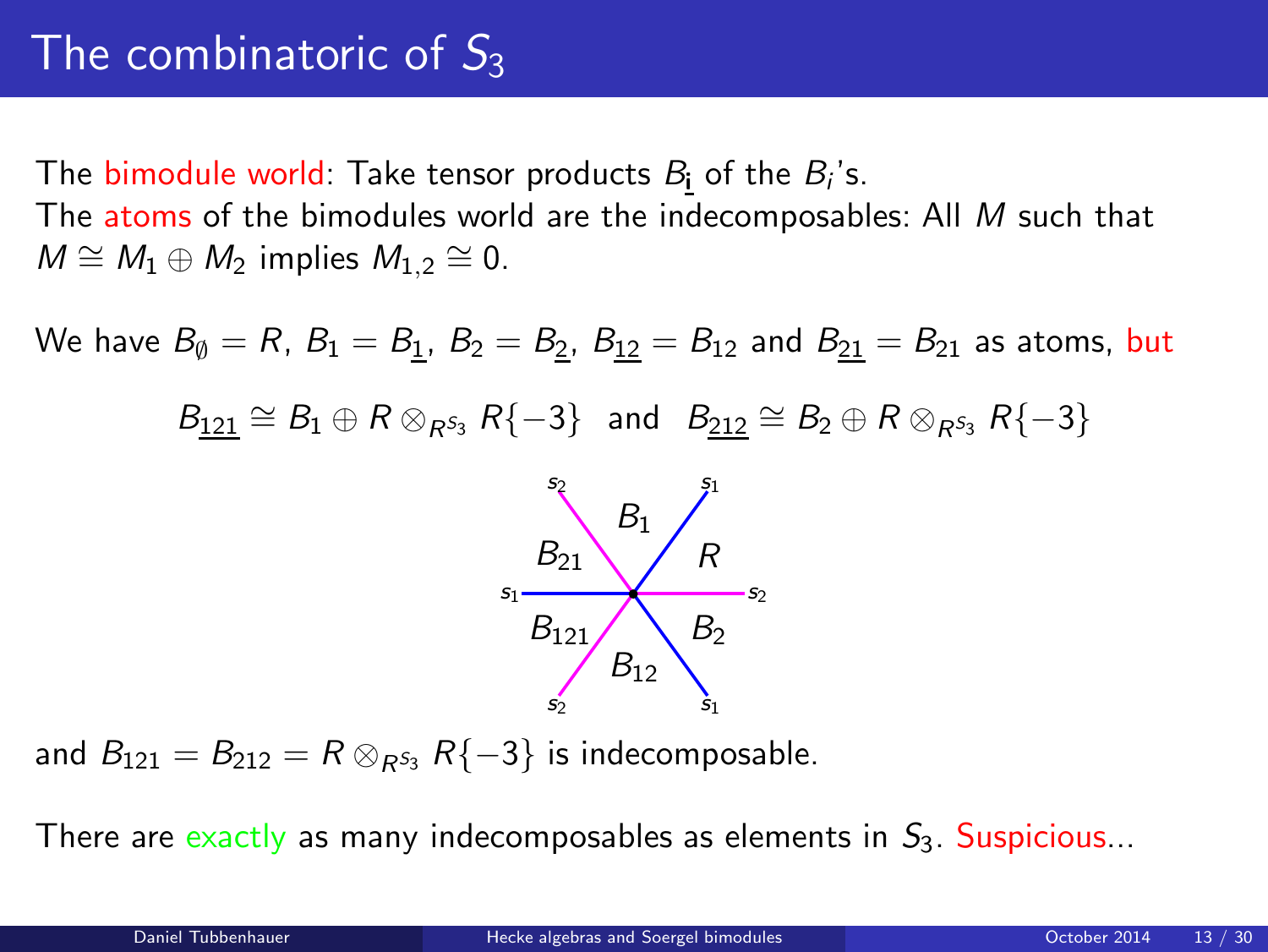### Definition(Soergel 1992)

Define  $SC(3)$  to be the category with the following data:

- Objects are (shifted) direct sums  $\oplus$  of tensor products  $\mathcal{B}_{\mathbf{i}}$  of  $\mathcal{B}_{i}$ 's.
- Morphisms are matrices of (graded) bimodule maps.

## Theorem(Soergel 1992)

 $SC(3)$  categorifies  $H_3$ . The indecomposables categorify the Kazhdan-Lusztig basis elements of  $H_3$ .

Morally:  $\mathcal{SC}(3)$  is the categorical analogon of  $H_3$ . The morphisms in  $\mathcal{SC}(3)$  are invisible in  $H_3$ .

<span id="page-13-0"></span>Wait: What do you mean by categorify?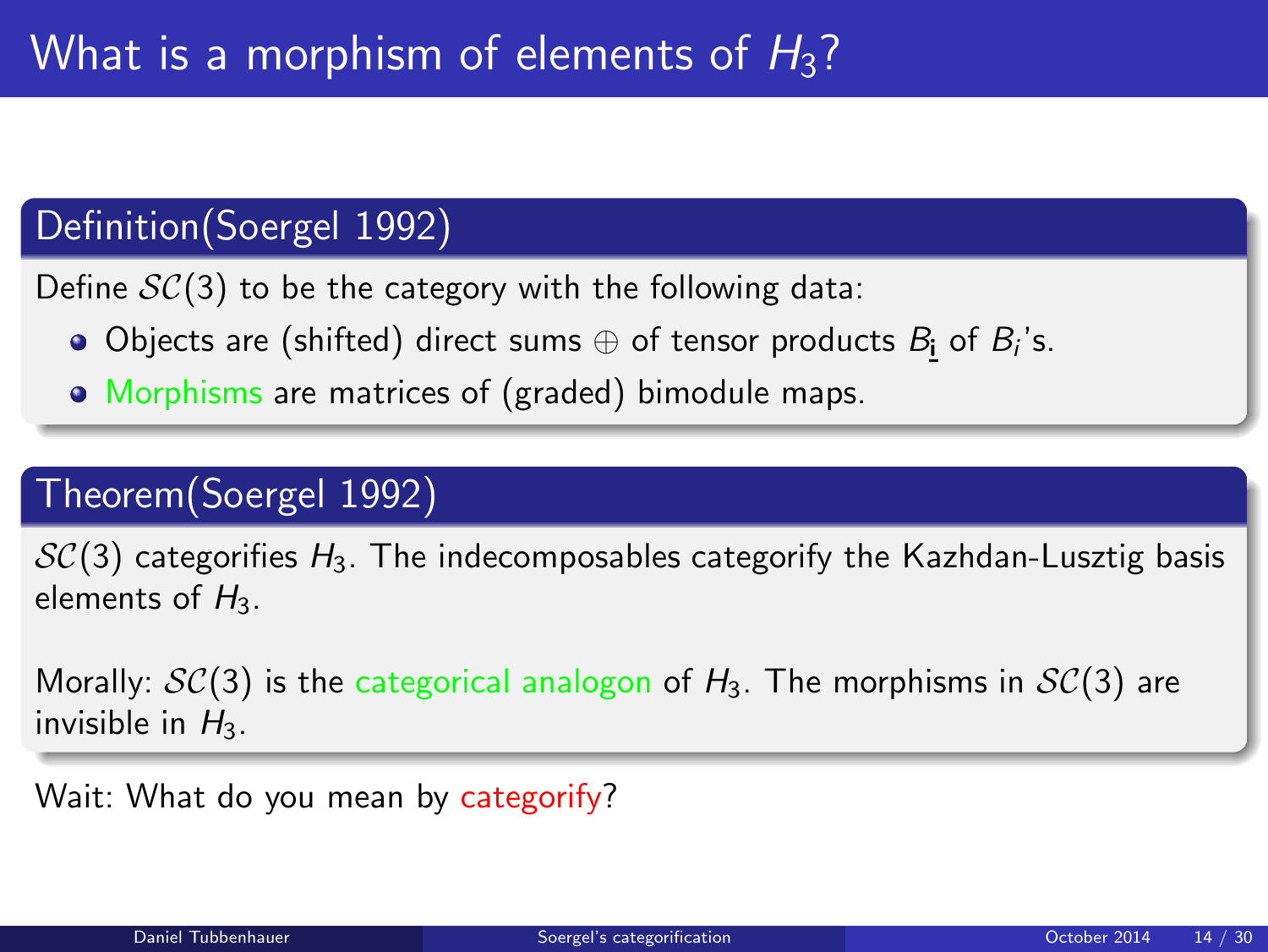If you have a suitable category  $C$ , then we can easily collapse structure by totally forgetting the morphisms:

The (split) Grothendieck group  $K_0^{\oplus}(\mathcal{C})$  of  $\mathcal C$  has isomorphism classes  $[M]$  of objects  $M \in Ob(\mathcal{C})$  as elements together with

$$
[M_0] = [M_1] + [M_2] \Leftrightarrow M_0 \cong M_1 \oplus M_2, [M_1][M_2] = [M_1 \otimes M_2] \text{ and } [M\{s\}] = t^s[M].
$$

This is a  $\mathbb{Z}[t, t^{-1}]$ -module.

#### Example

We have

$$
\mathcal{K}_0^{\oplus}(\mathbb{Q}\text{-}\mathbf{Vect}_{\mathrm{gr}})\stackrel{\cong}{\rightarrow}\mathbb{Z}[t,t^{-1}],\qquad [\mathbb{Q}\{s\}]\mapsto t^s\cdot 1.
$$

The whole power of linear algebra is forgotten by going to  $K_0(\mathbb{Q}\text{-}\mathbf{Vect})_{\mathrm{gr}}$ .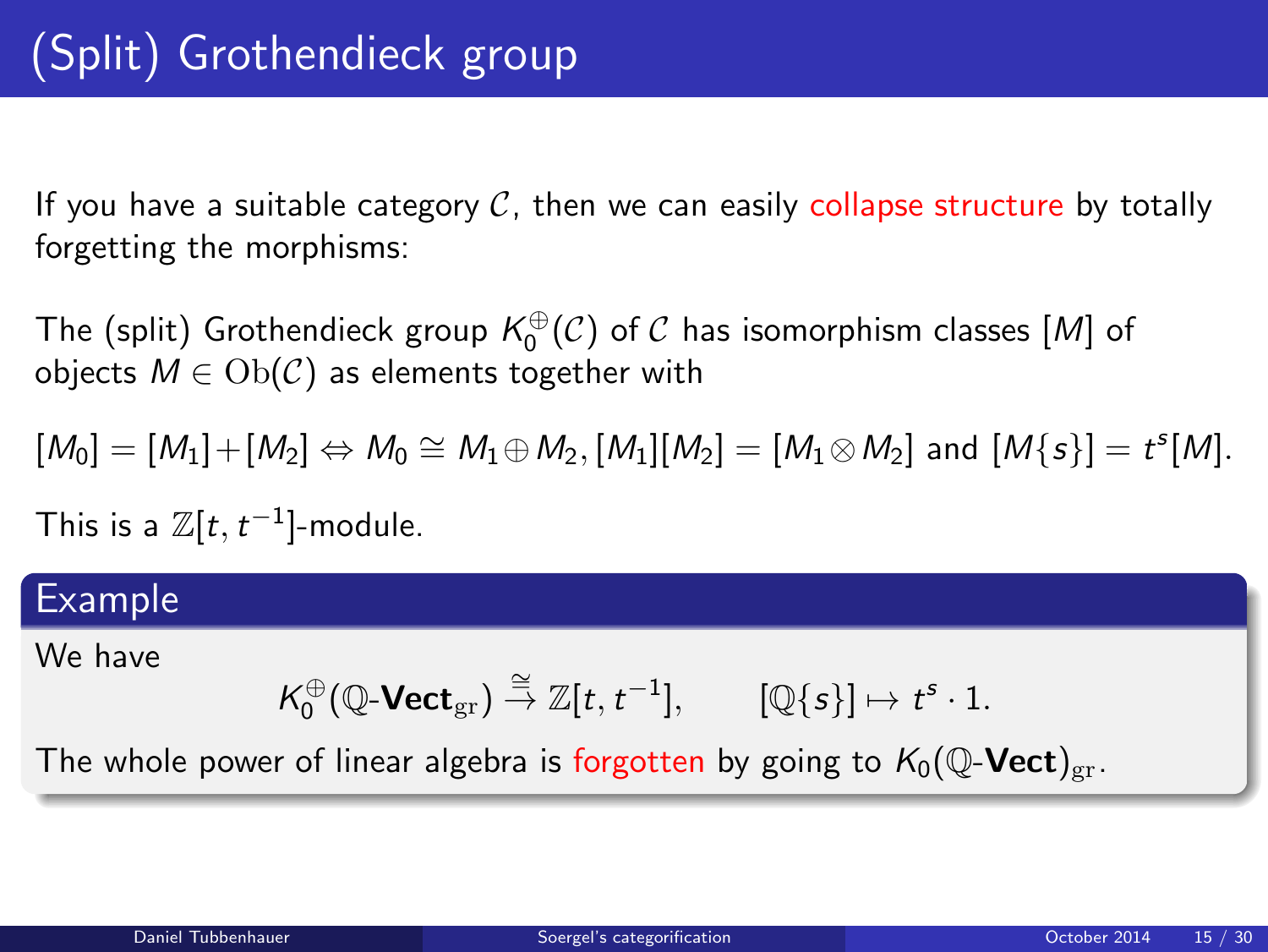We have two functors  $F_1 = B_1 \otimes_R \cdot$  and  $F_2 = B_2 \otimes_R \cdot$ . These are additive endofunctors of  $\mathcal{SC}(3)$ . Thus, the introduce an action  $[F_i]$  on  $\mathcal{K}_0^{\oplus}(\mathcal{SC}(3))$ . We have a commuting diagram (we ignore to tensor with  $\mathbb{Q}(t)$ )



Thus, the functors  $F_1, F_2$  categorify the multiplication in  $H_3$ ! Said otherwise: They categorify the action of  $H_3$  on itself.

Moreover, the indecomposables give a good basis of  $H_3$ .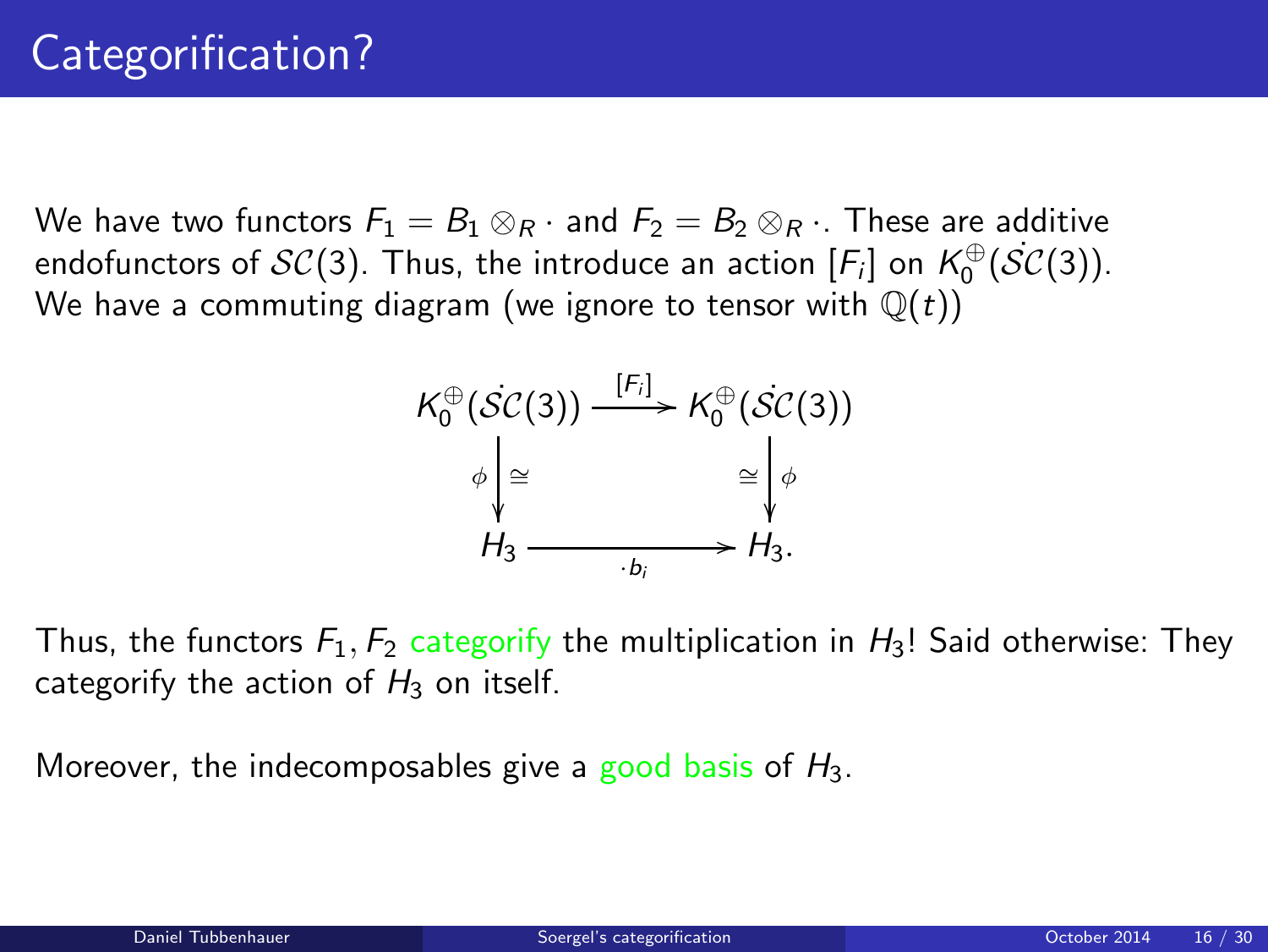The speaker is lost: That was too abstract. Can we understand this topological?

Observation(Elias-Khovanov 2009)

The functors  $F_1$  and  $F_2$  are selfadjoint! Thus, there is a stringy calculus for  $\mathcal{SC}(3)$ .

As before: Well denote compositions like  $F_1F_2F_2F_1F_1$  by



<span id="page-16-0"></span>Think: Apply  $F_1F_2F_2F_1F_1$  to R on the right.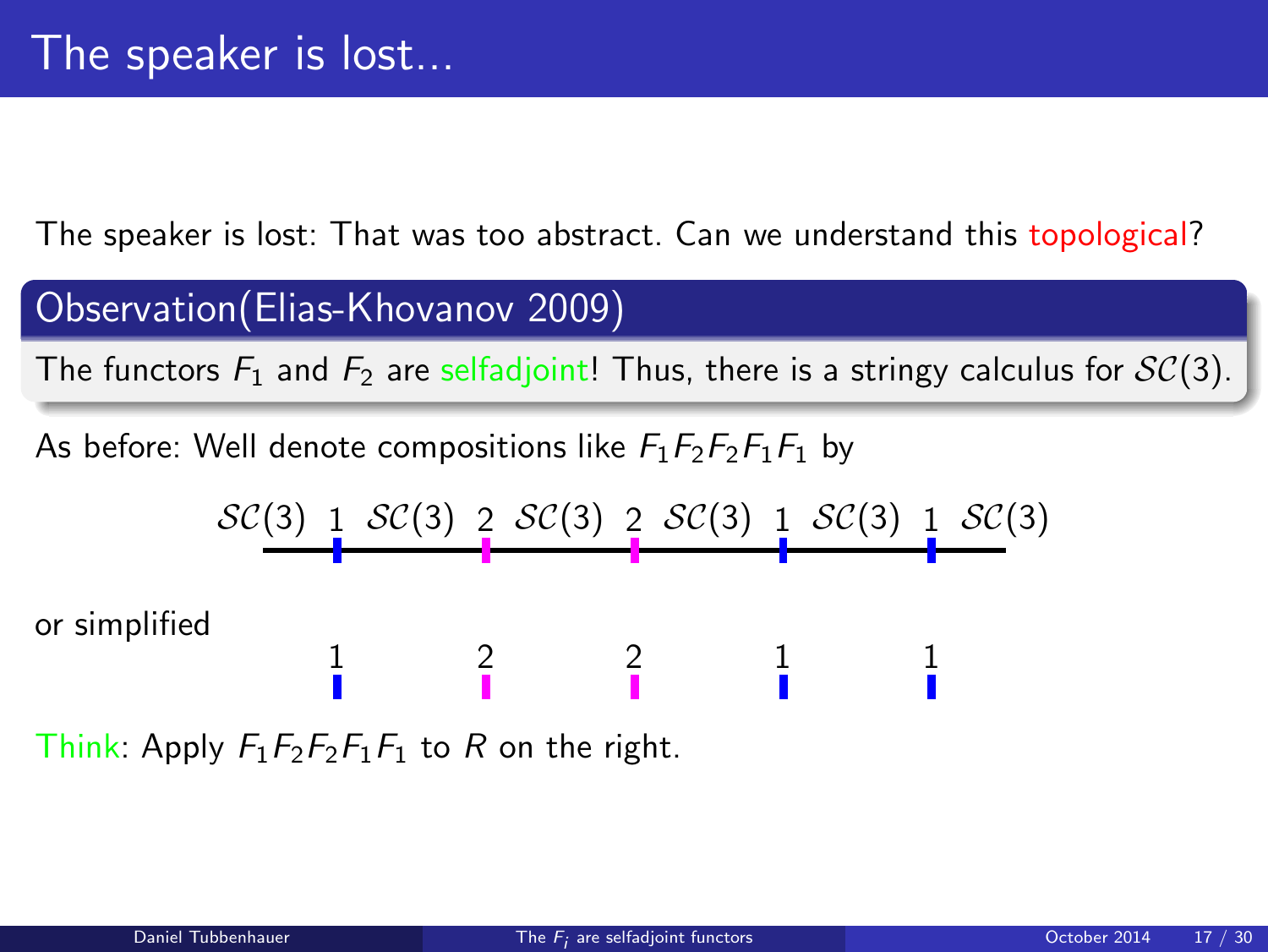# **Generators**

We have the following one color generators:

$$
\deg = +1 \quad \deg = +1 \quad \deg = -1 \quad \deg = -1
$$
\n
$$
\deg = 0
$$
\n
$$
F_1 \Rightarrow \text{id} \quad \text{id} \Rightarrow F_1 \quad F_1 \Rightarrow F_1F_1 \quad F_1F_1 \Rightarrow F_1 \quad F_1F_2F_1 \Rightarrow F_1F_2F_1
$$
\n
$$
\deg = +1 \quad \deg = +1 \quad \deg = -1 \quad \deg = -1 \quad \deg = 0
$$
\n
$$
\deg = \deg = 0
$$
\n
$$
F_2 \Rightarrow \text{id} \quad \text{id} \Rightarrow F_2 \quad F_2 \Rightarrow F_2F_2 \quad F_2F_2 \Rightarrow F_2F_1F_2 \Rightarrow F_2F_1F_2 \Rightarrow F_2F_1F_2
$$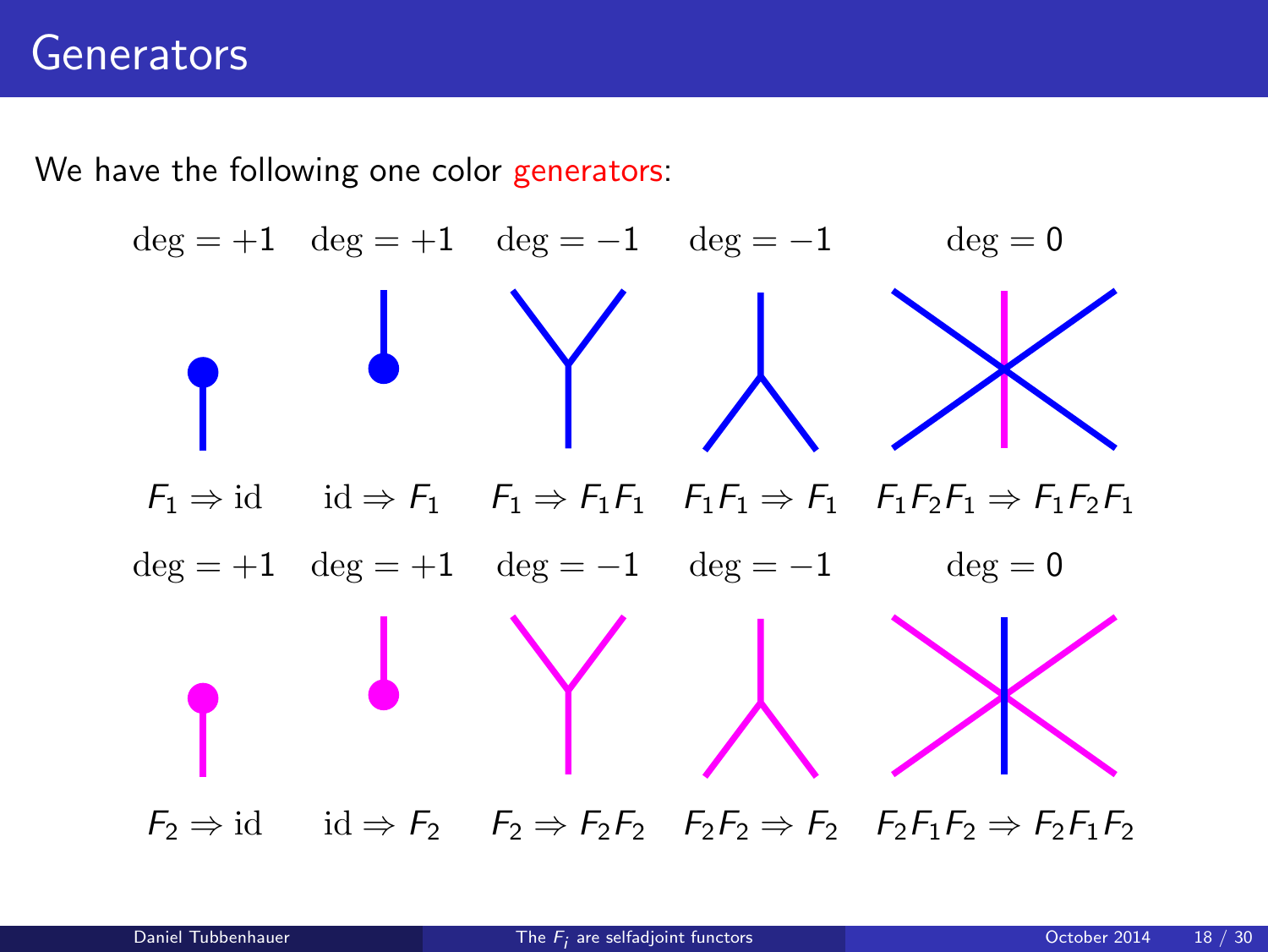



#### $F_2F_2F_1F_2F_1F_1 \Rightarrow F_2F_2F_2F_1F_2F_1F_1$

These Soergel diagrams can get very complicated, but this is an information completely invisible in  $H_3$ .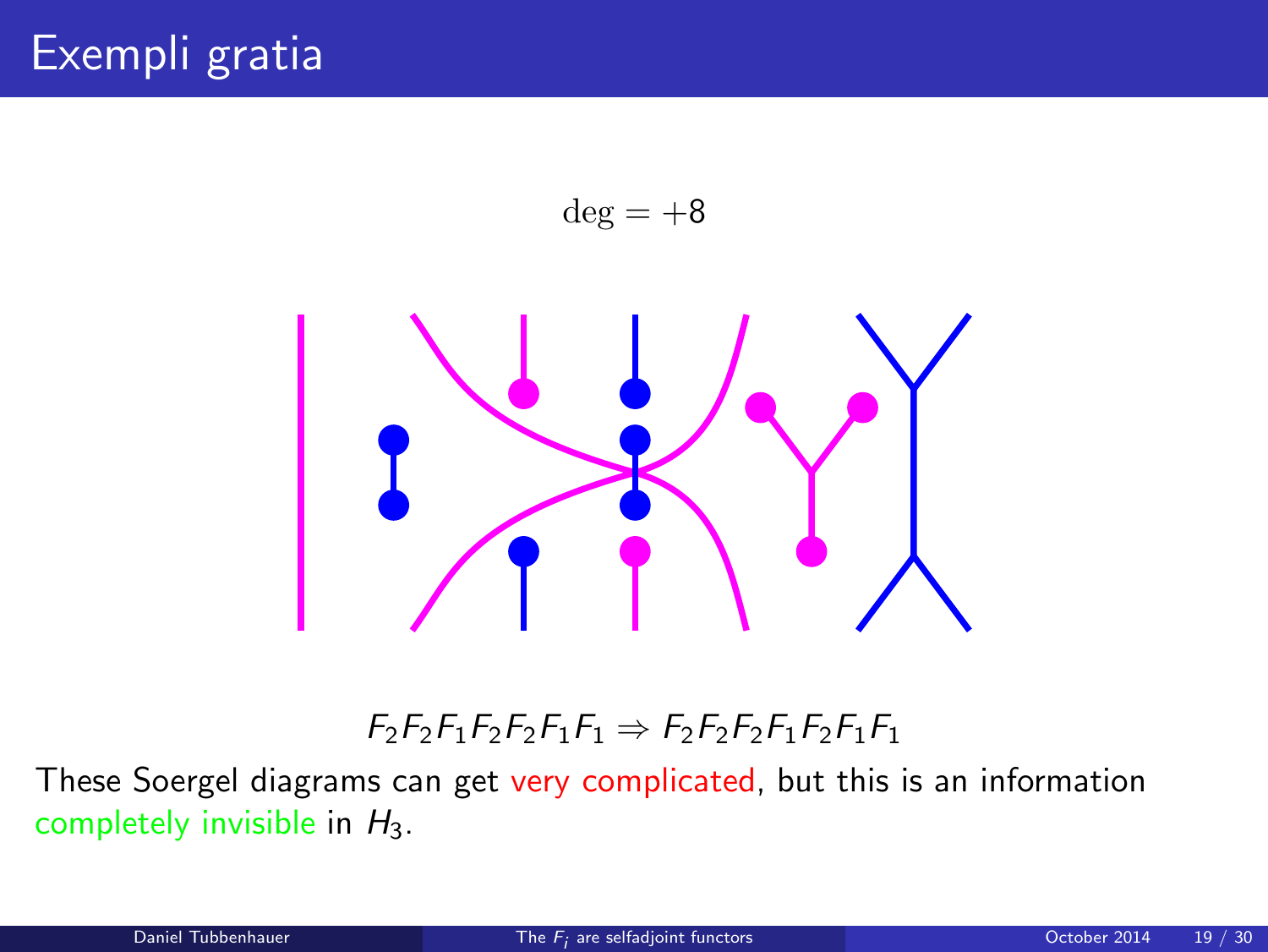We need some additional relations to make the story work. Some are combinatorial (which we do not recall), but, due to biadjointness, some are topological.

$$
\sum_{i=1}^{n} \sum_{i=1}^{n} \sum_{j=1}^{n} \left( \sum_{j=1}^{n} \left( \sum_{j=1}^{n} \right)^{j} \right)^{n} \right)
$$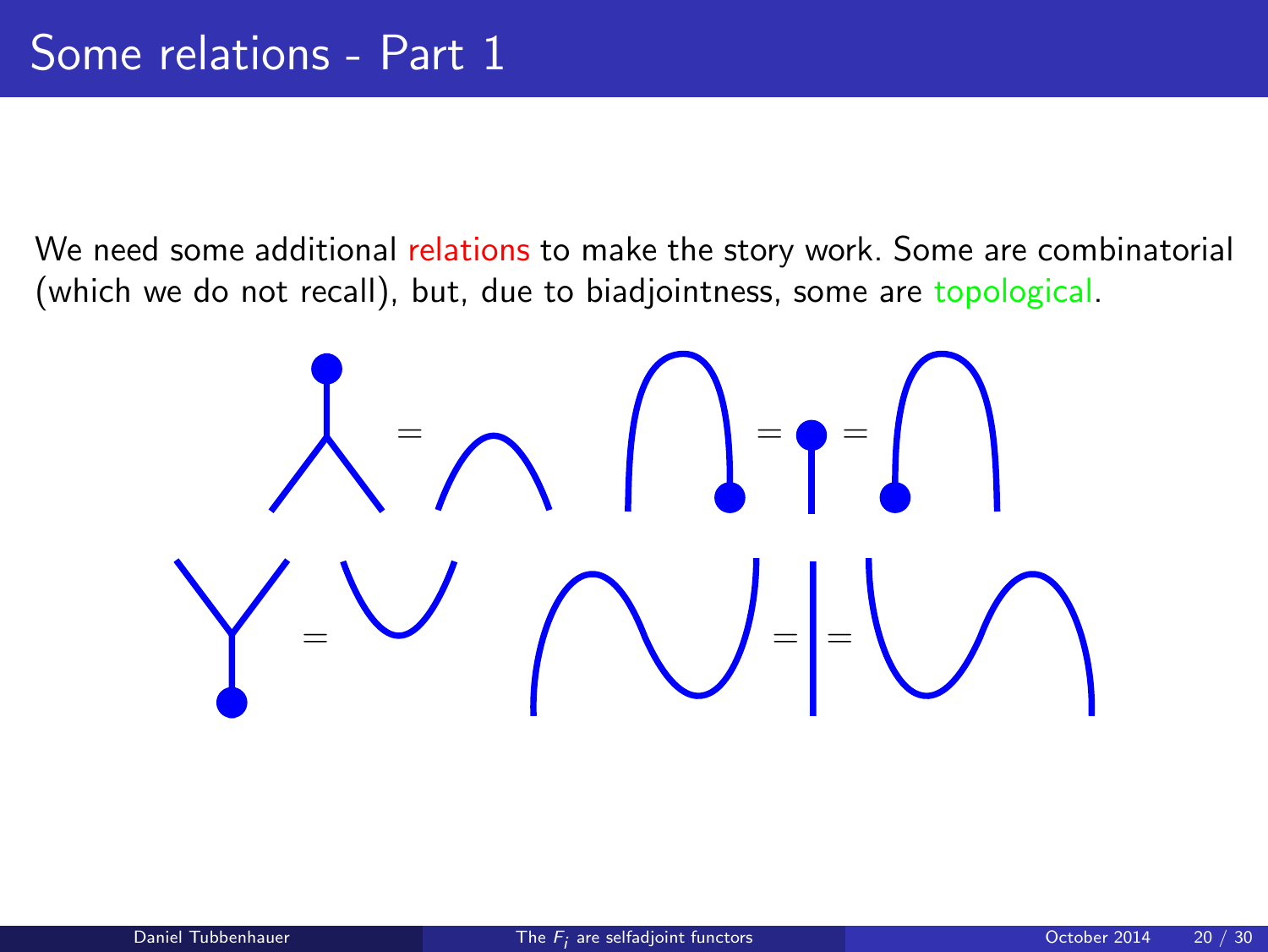Some are really topological: There is more than planar isotopies. The functors  $F_1$ and  $F_2$  are Frobenius. This gives

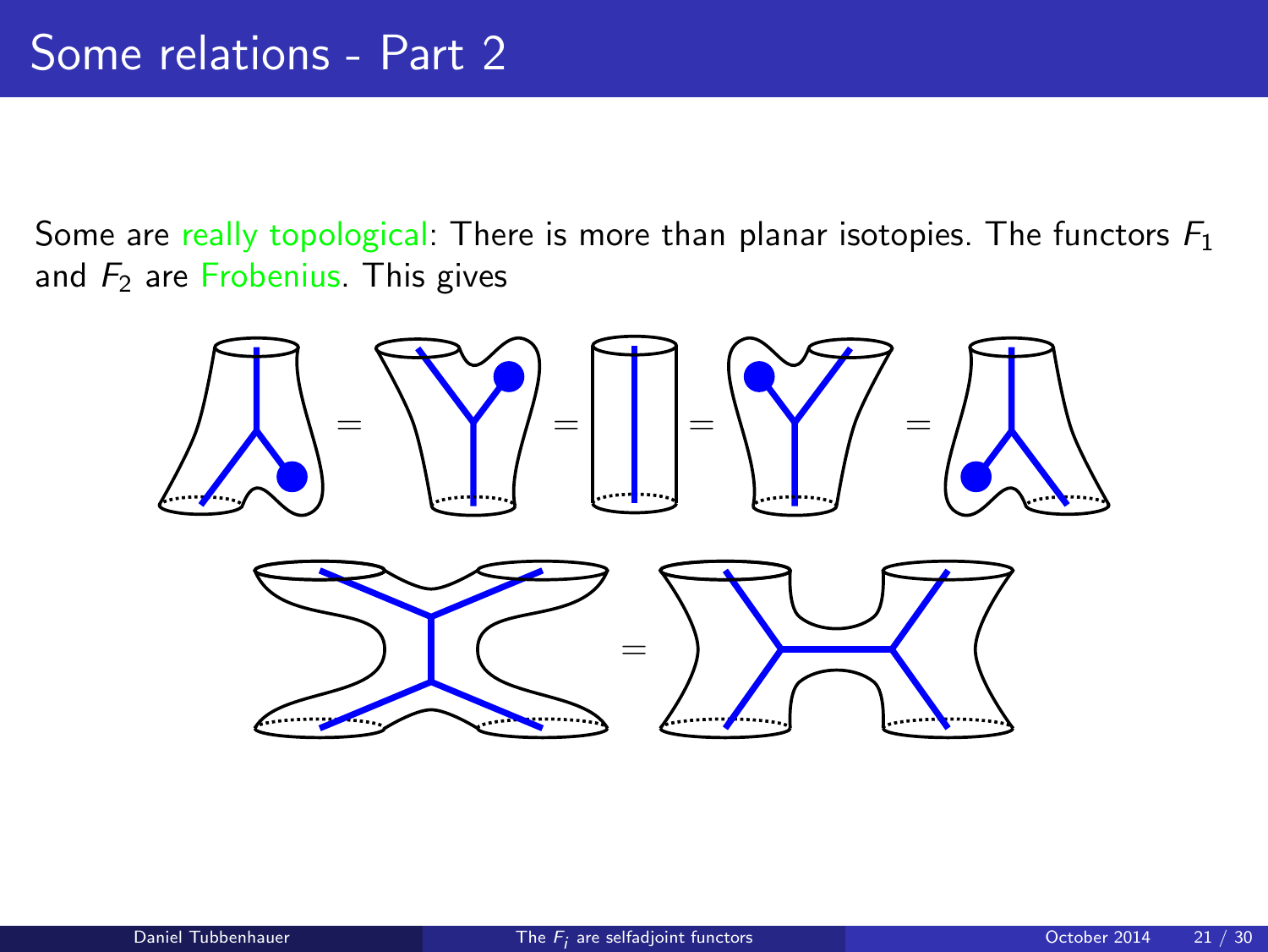## Definition(Elias-Khovanov 2009)

Define  $DC(3)$  to be the category with the following data:

- Objects are (shifted) formal direct sums ⊕ of sequences of the form  $F_2F_2F_2F_1F_2F_1F_1$ .
- Morphisms are matrices of (graded) Soergel diagrams module the local relations.

### Theorem(Elias-Khovanov 2009)

There is an equivalence of graded, monoidal, Q-linear categories

<span id="page-21-0"></span> $\mathcal{DC}(3) \cong \mathcal{SC}(3)$ .

Conclusion: The (seemingly very rigid) Hecke algebra  $H_3$  has an overlying topological counterpart!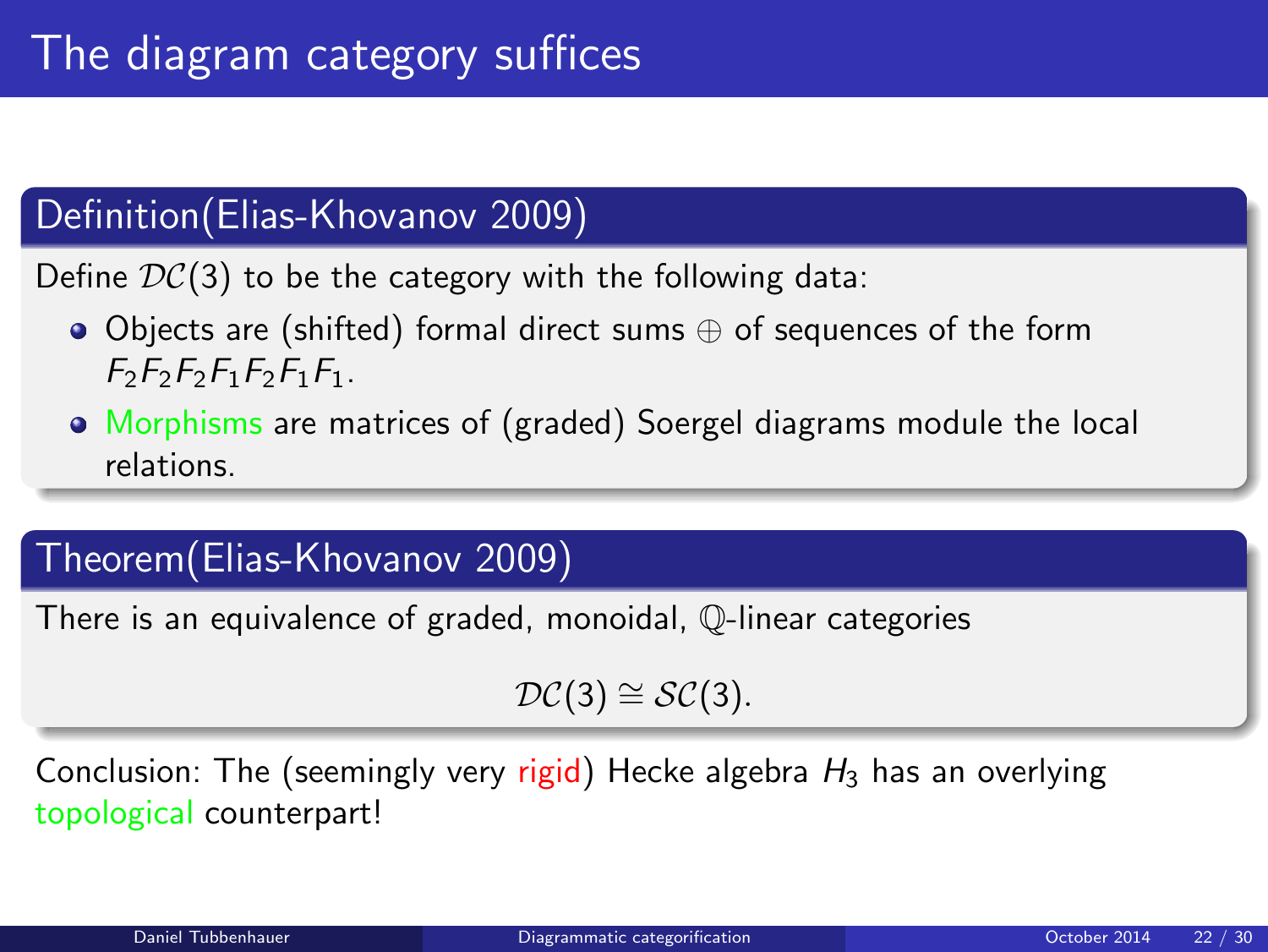- $\bullet$  No restriction to  $S_3$ : Any Coxeter system works.
- **•** Diagrammatic categorification is "low tech". Playing with diagrams is fun, easy and the topological flavour gives new insights. For example, Elias and Williamson's algebraic proof that the Kazhdan-Lusztig polynomials have positive coefficients for arbitrary Coxeter systems was discovered using the diagrammatic framework.
- New insights into topology:
	- **Elias used the topological behaviour to give a new categorification of the** Temperley-Lieb algebra.
	- Rouquier produced a braid group action on (chain complexes of) Soergel diagrams. This is functorial: It also talks about braid cobordisms (these live in dimension 4!).
	- Rouquier's results can be extended to give HOMFLY-PT homology. This still mysterious homology is related to knot Floer homology.
- More is to be expected!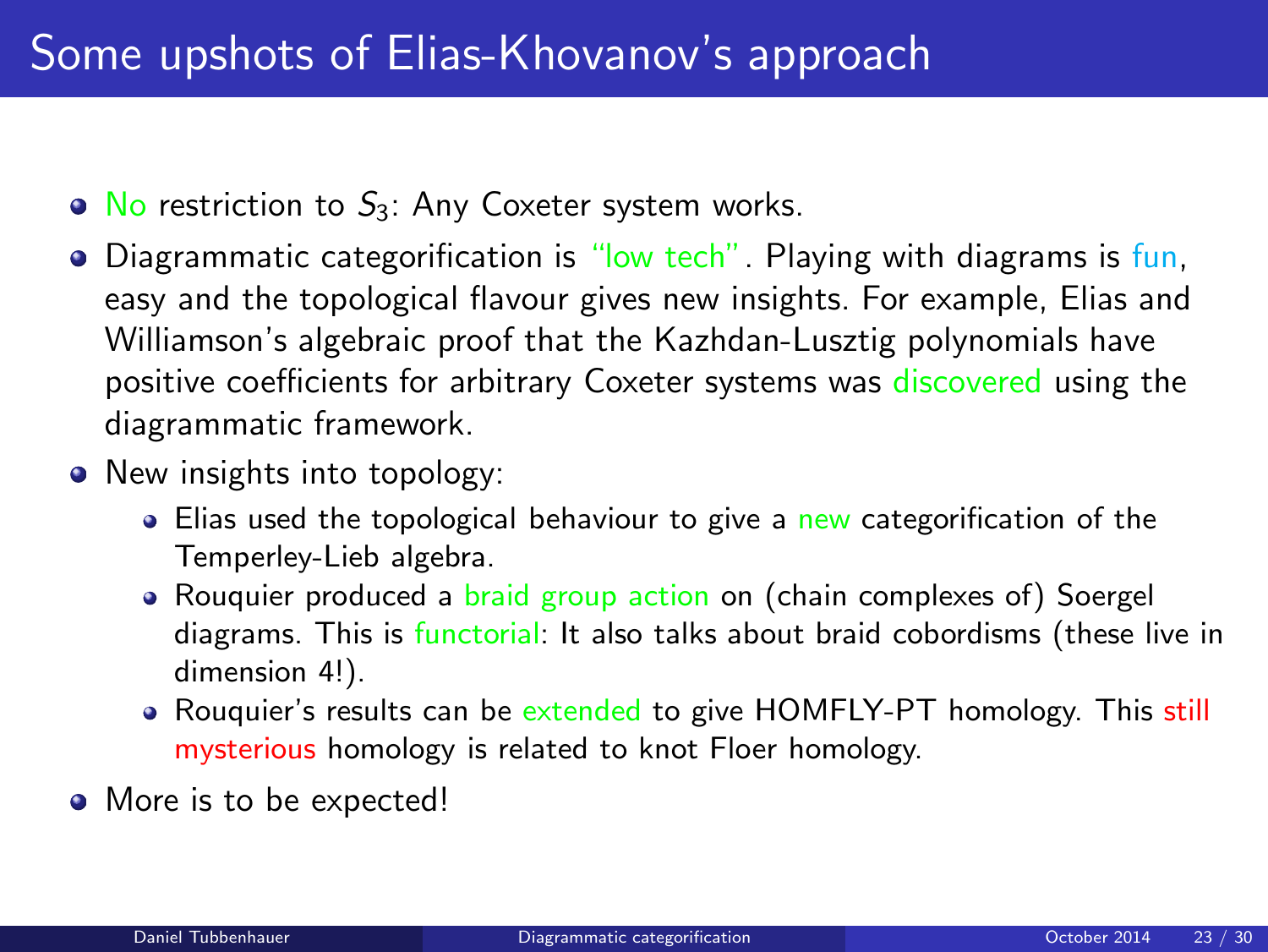Recall that  $\mathfrak{sl}_2$  is  $[\cdot, \cdot]$ -spanned by  $F = \begin{pmatrix} 0 & 0 \\ 1 & 0 \end{pmatrix}$ ,  $E = \begin{pmatrix} 0 & 1 \\ 0 & 0 \end{pmatrix}$  and  $H = \begin{pmatrix} 1 & 0 \\ 0 & -1 \end{pmatrix}$ .

Non-associative: Take  $\mathbf{U}(\cdot)$ : LieAlg  $\rightarrow$  Asso $\mathbb{Q}$ -Alg which is the left adjoint of [ $\cdot$ ,  $\cdot$ ]: **Asso** $\mathbb{Q}$ -**Alg**  $\rightarrow$  **LieAlg**. Thus, the universal envelope **U**( $\mathfrak{sl}_2$ ) is the free, associative  $\mathbb Q$ -algebra spanned by symbols  $E,$   $\digamma,$   $H,$   $H^{-1}$  modulo

$$
HH^{-1} = H^{-1}H = 1, \quad HE = EH \text{ and } HF = FH.
$$
  
EF - FE = H.

By magic:  $$I_2$ -Mod  $\cong U({}_5I_2)$ -Mod.

Naively quantize:  $U_q(sI_2) = U_q$  is the free, associative  $\mathbb{Q}(q)$ -algebra spanned by symbols  $E,F$  and  $K,K^{-1}$  (think:  $K=q^{H},K^{-1}=q^{-H})$  modulo

<span id="page-23-0"></span>
$$
KK^{-1} = K^{-1}K = 1, \quad EK = q^2KE \text{ and } KF = q^{-2}FK.
$$
  
EF - FE =  $\frac{K - K^{-1}}{q - q^{-1}}$  (think:  $\frac{q^H - q^{-H}}{q - q^{-1}} \xrightarrow{q+1} H$ ).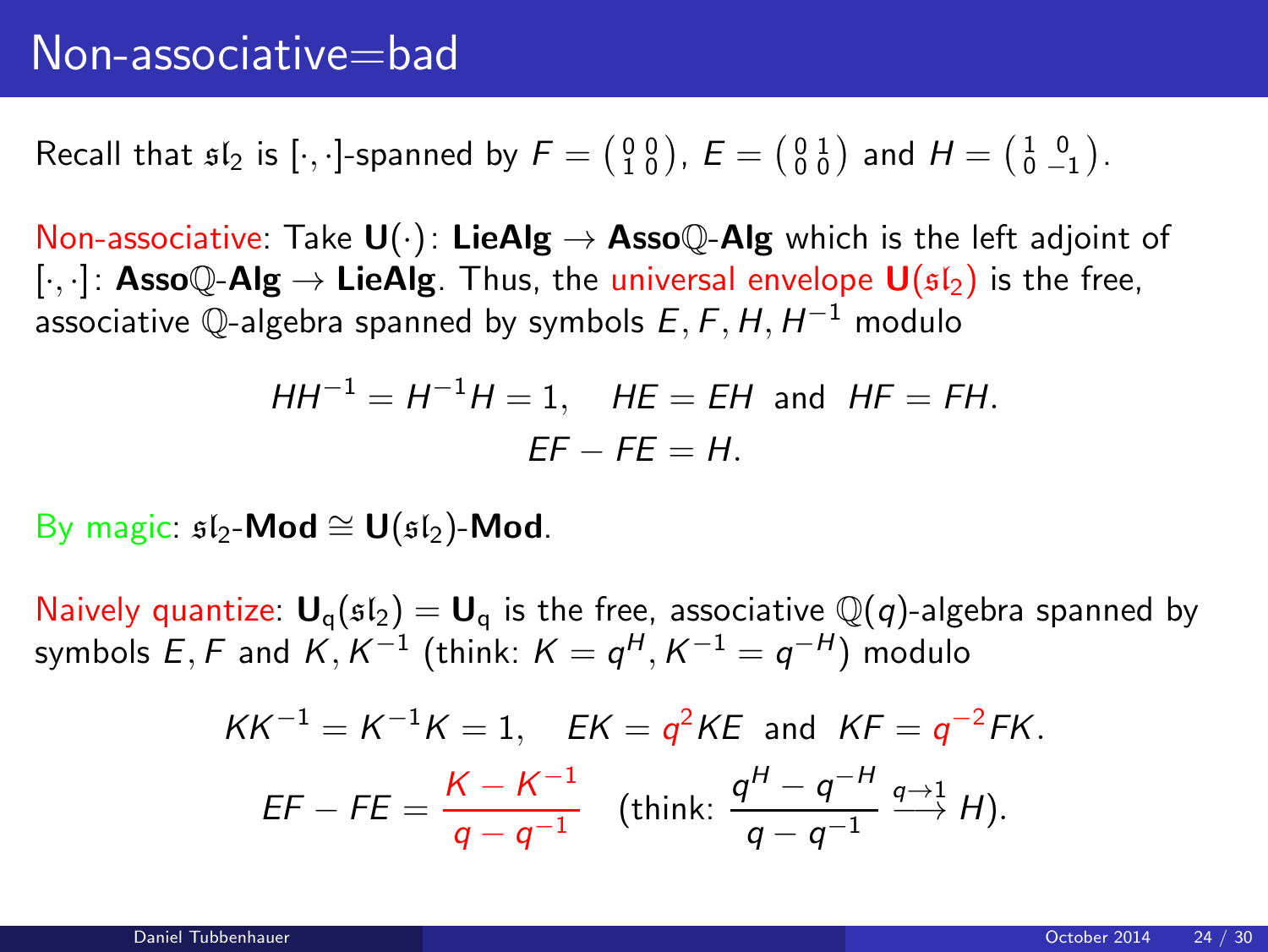### Fact of life

If q is an indeterminate, then  $U_{\alpha}$  has the "same" representation theory as  $sI_2$ . In particular,  $U_a$ -Mod $_{fin}$  is semisimple: Atoms are the irreducibles.

If  $q^\ell=1$ , then this totally fails:  $\bm{\mathsf{U}}_\textsf{q}$  -Mo $\bm{\mathsf{d}}_\text{fin}$  is far away to be semisimple.

Why do we want to study something so nasty?

- Magic: Many similarities to the representation theory of a corresponding almost simple, simply connected algebraic group  $G$  modulo  $p$ .
- Many similarities to the representation theory of a corresponding affine Kac-Moody algebra.
- **It provides ribbon categories (link invariants) which can be "semisimplified"** to provide modular categories  $(2 + 1)$ -dimensional TQFT's).

It turns out that the "right" atoms are the so-called indecomposable  $U_{q}$ -tilting modules. The corresponding category  $\mathfrak T$  is what we want to understand.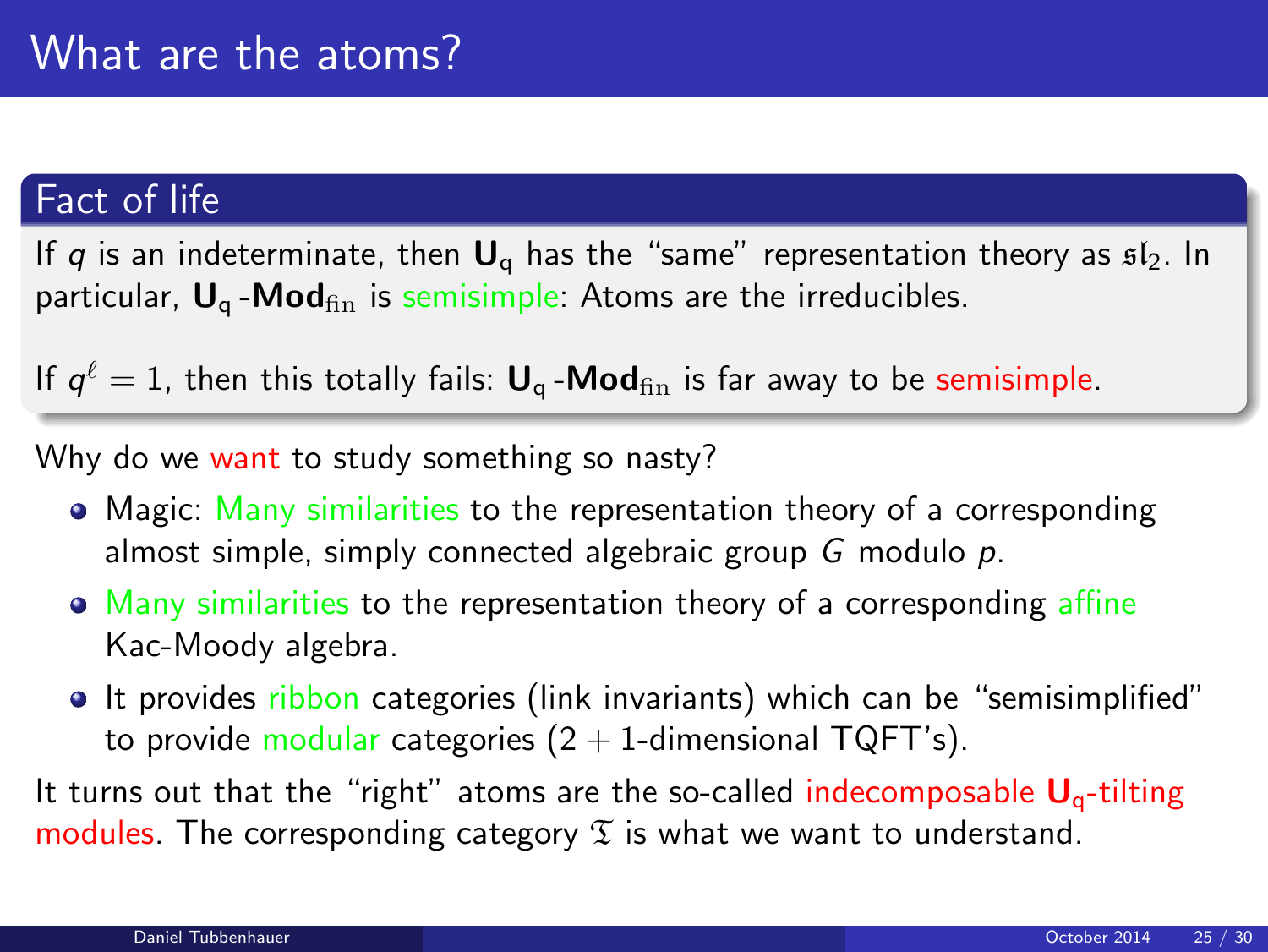### Principle(Bernstein-Gelfand-Gelfand 1970)

Do not study representations explicitly: That is too hard. Study the combinatorial and functorial behaviour of their module categories!

So let us adopt the BGG principle from category  $O!$ 

In particular, there are two endofunctors  $\Theta_s, \Theta_t$  of  $\mathfrak{T}_\lambda$  (there is a decomposition of  $\mathfrak T$  into blocks  $\mathfrak T_\lambda$ ) called translation through the s, t-wall. These are selfadjoint Frobenius functors with combinatorial behaviour governed by the  $\infty$ -dihedral group  $D_{\infty} = \{s, t \mid s^2 = 1 = t^2\}$ :

$$
\Theta_s \Theta_s \cong \Theta_s \oplus \Theta_s \text{ and } \Theta_t \Theta_t \cong \Theta_t \oplus \Theta_t.
$$

We have seen something similar before: There should be a diagram category (inspired by the corresponding one for  $H(D_{\infty})$ ) that governs  $\mathfrak T$  and p**End**( $\mathfrak T$ ).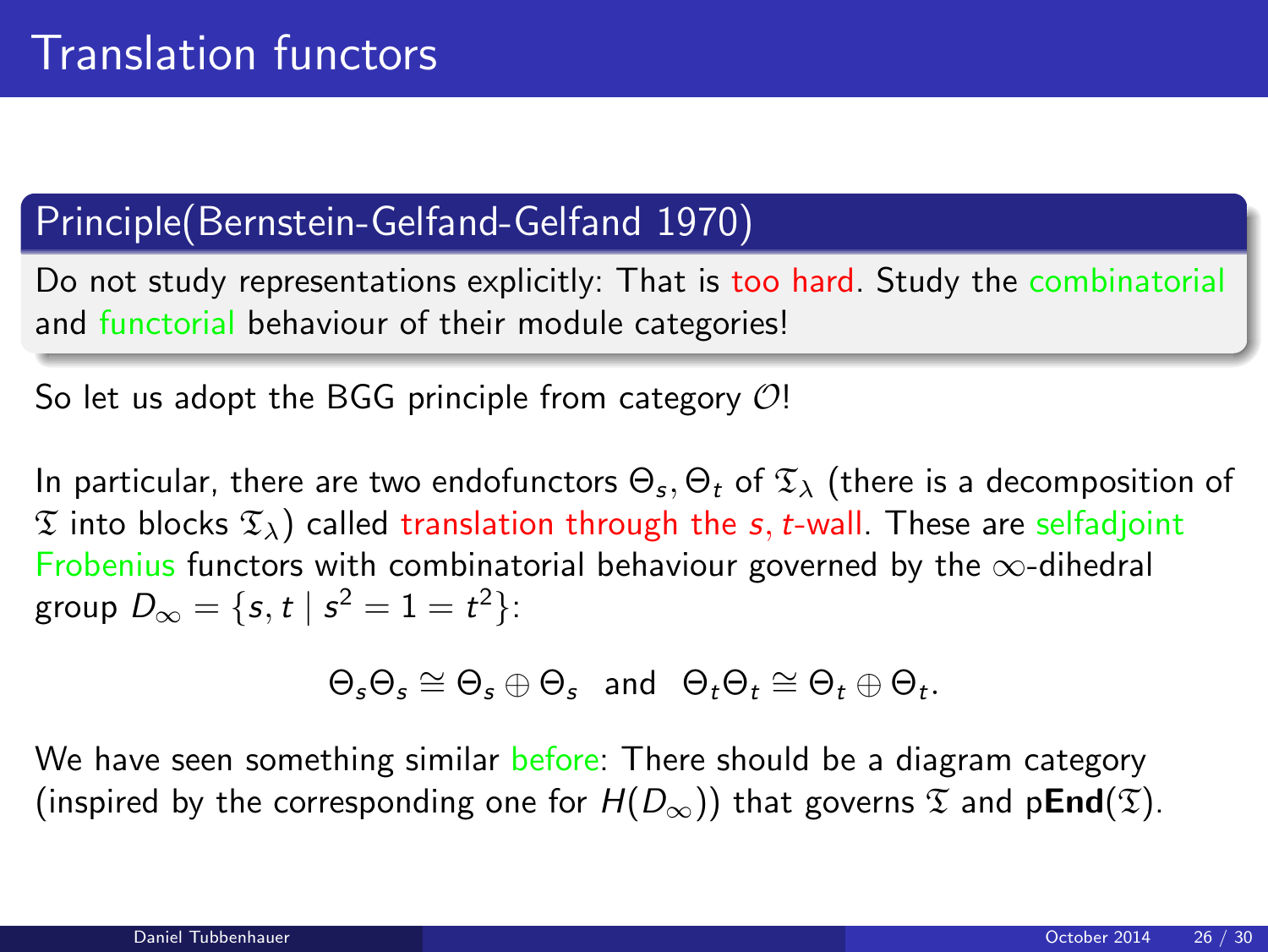### Definition/Theorem(Elias 2013)

There is a diagram category  $\mathfrak{D}(\infty)$  that categorifies  $H(D_{\infty})$  (that is what we are looking for!). The indecomposables categorify the Kazhdan-Lusztig basis elements of  $H(D_\infty)$ .

### Definition/Theorem

There is are diagram categories  $\mathfrak{QD}(\infty)$  and  $\textsf{Mat}^{\textsf{fs}}_{\infty}(\widehat{\mathfrak{QD}}(\infty))_c$  for  $\mathfrak T$  and  $pEnd(\mathfrak{T})$ . The diagram categories are naturally graded which introduce a non-trivial grading on  $\mathfrak T$  and p**End**( $\mathfrak T$ ).

We have  $\mathcal{K}^{\oplus}_0(\mathfrak{T}^{\mathrm{gr}}_{\lambda})\cong\mathcal{B}_{\infty}$ : Thus,  $\mathfrak{T}^{\mathrm{gr}}_{\lambda}$  categorifies the Burau representation  $\mathcal{B}_{\infty}$  of the braid group  $B_{\infty}$  in  $\infty$ -strands (cut-offs are possible). The action of  $B_{\infty}$  is categorified using certain chain complexes of truncations of  $\Theta_s, \Theta_t.$ 

We have  $\mathcal{K}^\oplus_0( \mathsf{pEnd}(\mathfrak{T}^{\mathrm{gr}}_\lambda) ) \cong \overline{\mathcal{TL}}_\infty^q$ : Thus,  $\mathsf{pEnd}(\mathfrak{T}^{\mathrm{gr}}_\lambda)$  categorifies (a certain summand of) the Temperley-Lieb algebra in  $\infty$ -strands (cut-offs are possible).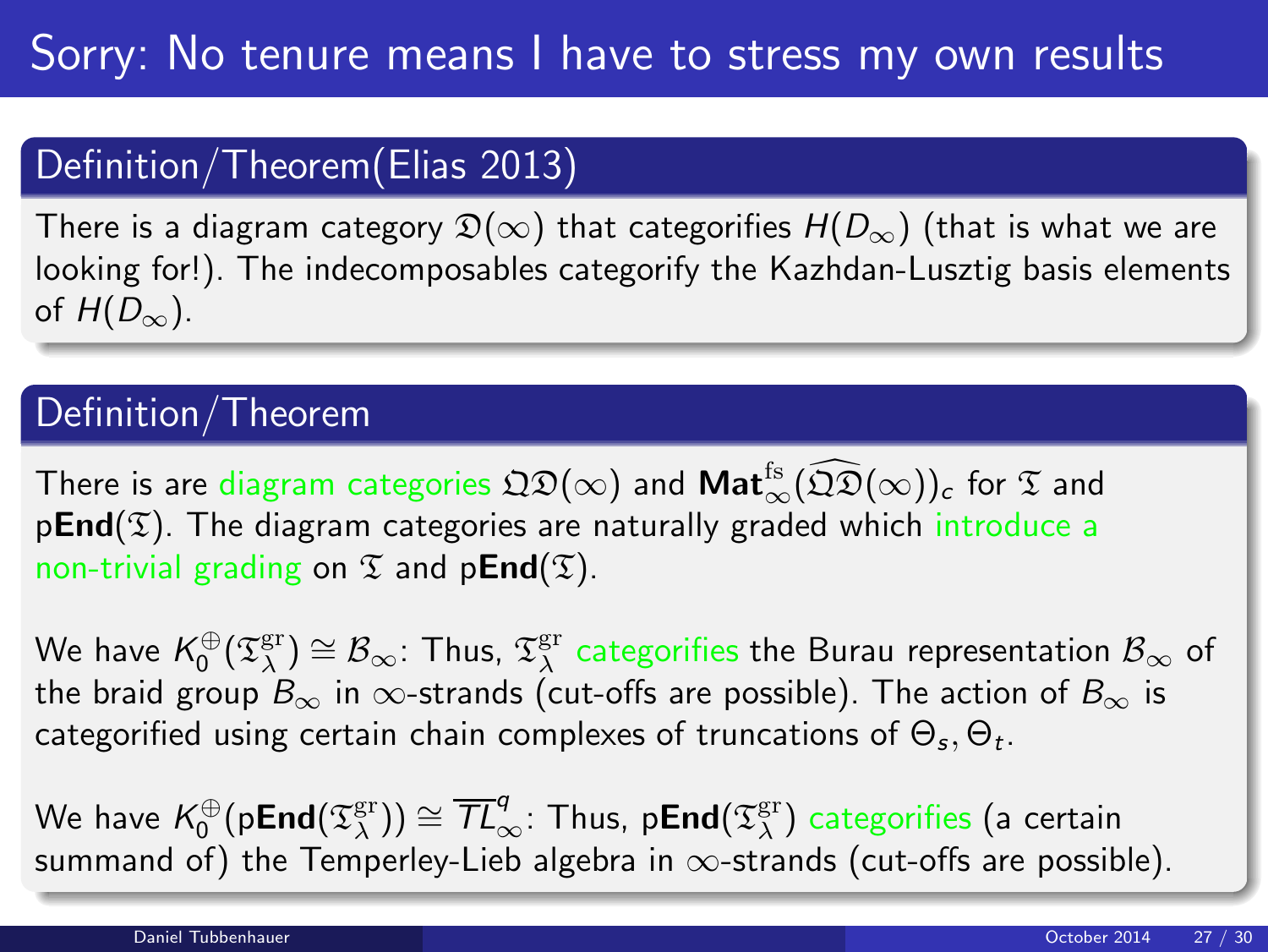# Elias' dihedral cathedral

The category  $\mathfrak{D}(\infty)$  is almost as before, but easier: No relations among the "colors" red  $s$  and green  $t$ :



Our  $\mathfrak{QD}(\infty)$  looks similar plus some extra relations.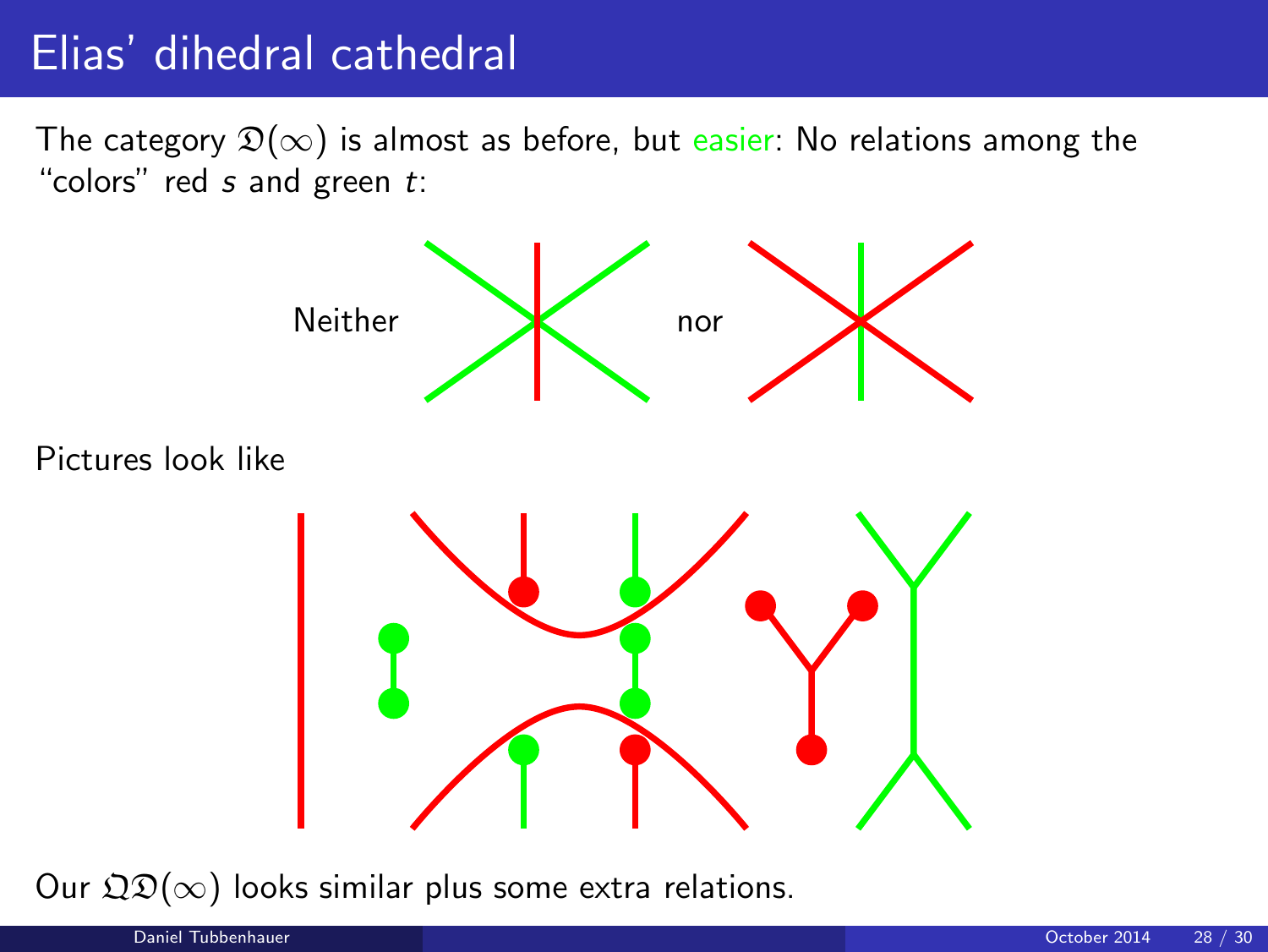- Question: What is the non-trivial grading (purely a root of unity phenomena) trying to tell us about the link and 3-manifold invariants deduced from  $\mathfrak{T}$ ?
- Question: Similarly, what is the non-trivial grading (purely a root of unity phenomena) trying to tell us about algebraic groups modulo  $p$ ?
- We argue that each block  $\mathfrak{T}^{\mathrm{gr}}_{\lambda}$  separately can be used to obtain invariants of links and tangles - there are very explicit relations to (sutured) Khovanov homology and bordered Floer homology.
- Hence, each block  $\mathfrak{T}^{\mathrm{gr}}_{\lambda}$  separately yields information about link and tangle invariants in the non-root of unity case, while the ribbon/modular structure of  $\mathfrak T$  yields the Witten-Reshetikhin-Turaev invariants. Question: What is going on here?
- As in the  $H(S_n)$  case: Question: Is there a "cobordism" theory that explains the grading and the Frobenius structure topological?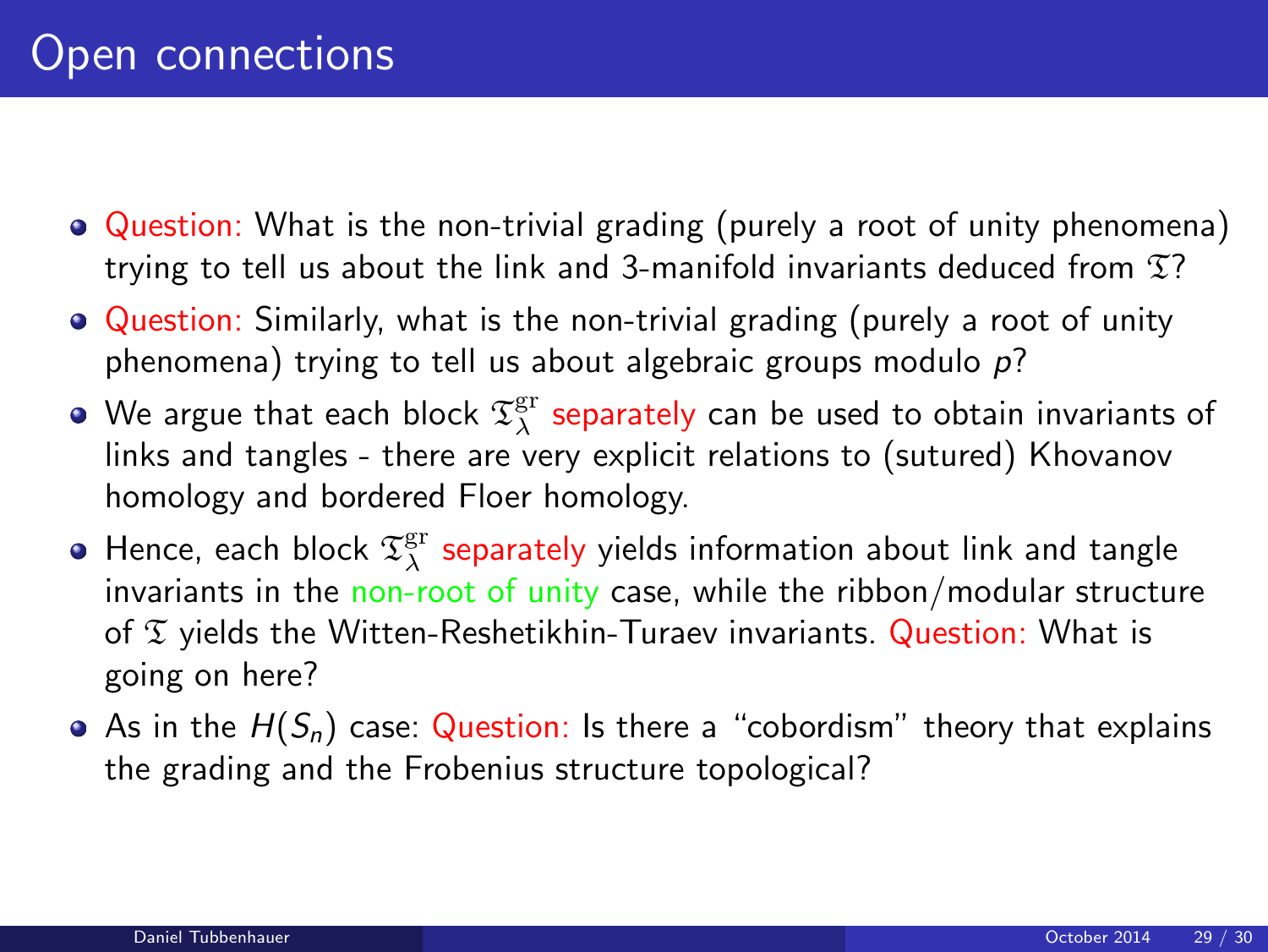There is still much to do...